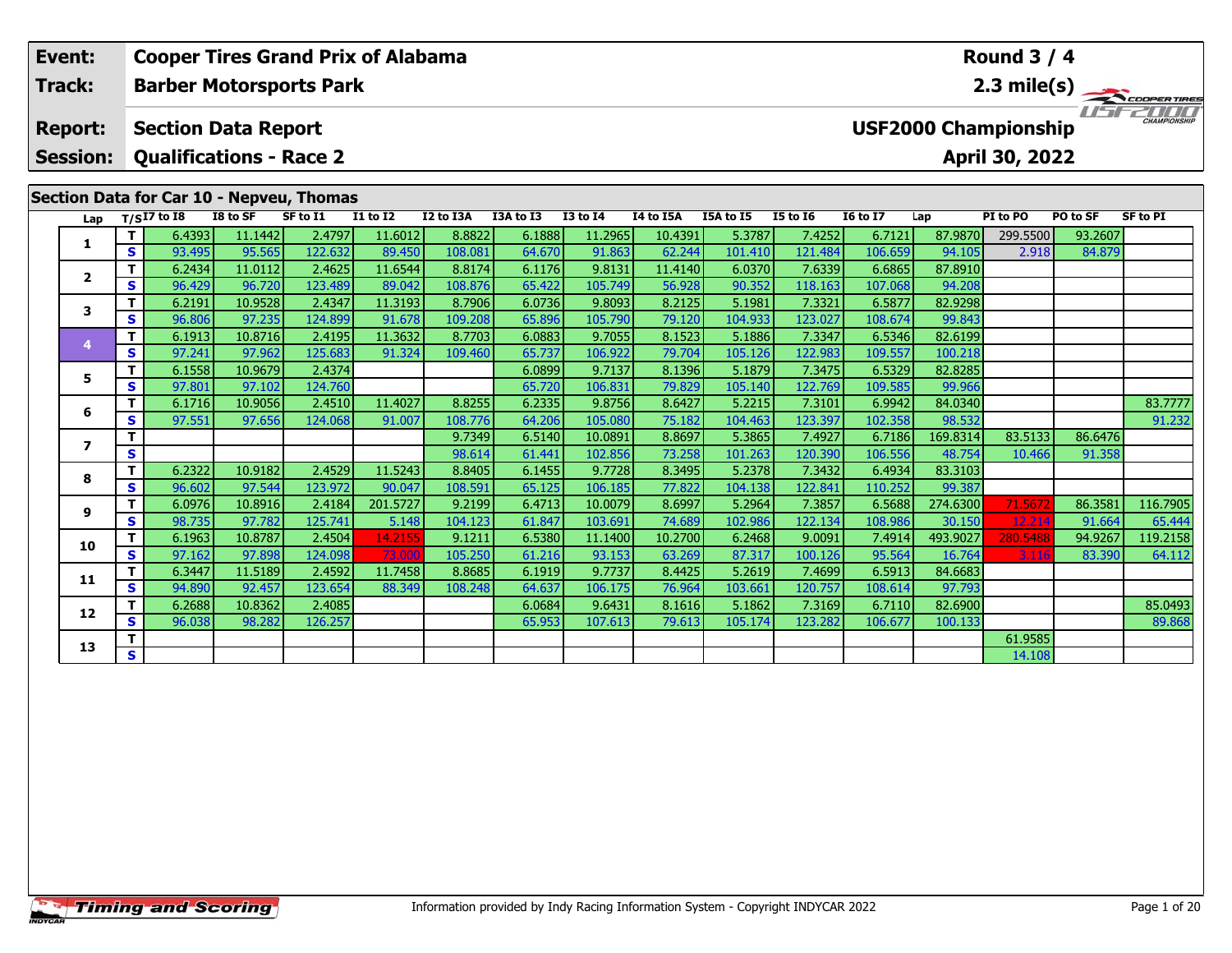| Event:          |          |                                           |                   |                   | <b>Cooper Tires Grand Prix of Alabama</b> |                   |                  |                   |                  |                   |                   |                   |                   | <b>Round 3 / 4</b>          |          |                       |
|-----------------|----------|-------------------------------------------|-------------------|-------------------|-------------------------------------------|-------------------|------------------|-------------------|------------------|-------------------|-------------------|-------------------|-------------------|-----------------------------|----------|-----------------------|
| Track:          |          | <b>Barber Motorsports Park</b>            |                   |                   |                                           |                   |                  |                   |                  |                   |                   |                   |                   |                             |          | $2.3 \text{ mile(s)}$ |
| <b>Report:</b>  |          | <b>Section Data Report</b>                |                   |                   |                                           |                   |                  |                   |                  |                   |                   |                   |                   | <b>USF2000 Championship</b> |          | CHAMPIONSHIP          |
| <b>Session:</b> |          | <b>Qualifications - Race 2</b>            |                   |                   |                                           |                   |                  |                   |                  |                   |                   |                   |                   | April 30, 2022              |          |                       |
|                 |          | Section Data for Car 11 - Christie, Dylan |                   |                   |                                           |                   |                  |                   |                  |                   |                   |                   |                   |                             |          |                       |
| Lap             |          | $T/SI7$ to $I8$                           | I8 to SF          | SF to I1          | <b>I1 to I2</b>                           | I2 to I3A         | I3A to I3        | <b>I3 to 14</b>   | I4 to I5A        | I5A to I5         | <b>I5 to 16</b>   | <b>16 to 17</b>   | Lap               | PI to PO                    | PO to SF | <b>SF to PI</b>       |
| 1               | T.       | 6.4550                                    | 11.3538           | 2.4828            | 11.7675                                   | 8.8850            | 6.1960           | 9.7799            | 8.3889           | 5.2407            | 7.3440            | 6.8264            | 84.7200           | 286.0233                    | 92.5679  |                       |
|                 | <b>S</b> | 93.268                                    | 93.801            | 122.479           | 88.186                                    | 108.047           | 64.594           | 106.108           | 77.456           | 104.080           | 122.828           | 104.874           | 97.734            | 3.056                       | 85.515   |                       |
| $\mathbf{2}$    | T.<br>S. | 6.4477<br>93.374                          | 11.0558           | 2.4536<br>123.937 | 11.5687<br>89.701                         | 8.8114            | 6.2337           | 9.7164            | 8.3315           | 5.2188            | 7.3337            | 6.5732            | 83.7445           |                             |          |                       |
|                 | T.       | 6.3320                                    | 96.330<br>10.9530 | 2.4462            | 11.5079                                   | 108.950<br>8.7317 | 64.204<br>6.1740 | 106.802<br>9.7058 | 77.990<br>8.2740 | 104.517<br>5.1959 | 123.000<br>7.3019 | 108.913<br>6.6573 | 98.872<br>83.2797 |                             |          |                       |
| 3               | <b>S</b> | 95.080                                    | 97.234            | 124.312           | 90.175                                    | 109.944           | 64.825           | 106.918           | 78.532           | 104.978           | 123.536           | 107.537           | 99.424            |                             |          |                       |
|                 | T.       | 6.3672                                    | 10.8649           | 2.4185            |                                           |                   | 6.0931           | 9.6493            | 8.4573           | 5.2050            | 7.3192            | 6.6671            | 83.4666           |                             |          |                       |
| 4               | <b>S</b> | 94.554                                    | 98.022            | 125.735           |                                           |                   | 65.685           | 107.544           | 76.830           | 104.794           | 123.244           | 107.379           | 99.201            |                             |          |                       |
|                 | т        | 6.3506                                    | 10.8621           | 2.4188            | 11.6541                                   | 8.7582            | 6.0673           | 9.6835            | 8.3701           | 5.1805            | 7.3120            | 6.4975            | 83.1547           |                             |          | 82.6110               |
| 5               | <b>S</b> | 94.801                                    | 98.047            | 125.720           | 89.044                                    | 109.612           | 65.965           | 107.164           | 77.630           | 105.290           | 123.365           | 110.182           | 99.573            |                             |          | 92.520                |
|                 | T.       |                                           |                   |                   |                                           | 9.5476            | 6.4431           | 10.0592           | 8.6658           | 5.3232            | 7.4809            | 6.7973            | 283.5413          | 197.6367                    | 86.5741  |                       |
| 6               | <b>S</b> |                                           |                   |                   |                                           | 100.549           | 62.117           | 103.162           | 74.981           | 102.467           | 120.580           | 105.323           | 29.202            | 4.423                       | 91.435   |                       |
| $\overline{ }$  | T.       | 6.3693                                    | 10.9692           | 2.4513            | 11.4813                                   | 8.8187            | 6.0507           | 9.6920            | 8.2701           | 5.2115            | 7.3357            | 6.5202            | 83.1700           |                             |          |                       |
|                 | S.       | 94.523                                    | 97.090            | 124.053           | 90.384                                    | 108.860           | 66.146           | 107.070           | 78.569           | 104.664           | 122.967           | 109.799           | 99.555            |                             |          |                       |
| 8               | т        | 6.2118                                    | 10.8070           | 2.4236            | 11.3300                                   | 9.0371            | 6.3853           | 10.7026           | 10.2782          | 6.1961            | 8.7299            | 6.7838            | 280.0776          | 73.5241                     | 94.3371  | 113.4643              |
|                 | <b>S</b> | 96.920                                    | 98.547            | 125.471           | 91.591                                    | 106.229           | 62.679           | 96.960            | 63.219           | 88.032            | 103.328           | 105.532           | 29.563            | 11.88                       | 83.911   | 67.362                |
| 9               | T.       | 6.2612                                    | 12.0055           | 3.3867            | 13.6946                                   | 8.9652            | 6.1910           | 9.8421            | 8.4109           | 5.2581            | 7.4030            | 6.5965            | 498.7293          | 298.7591                    | 83.9585  | 114.8871              |
|                 | S        | 96.155                                    | 88.709            | 89.79             | 75.77                                     | 107.081           | 64.647           | 105.438           | 77.254           | 103.736           | 121.849           | 108.529           | 16.602            | 2.92                        | 94.284   | 66.528                |
| 10              | т        | 6.2405                                    | 10.9016           | 2.4301            | 11.7440                                   | 8.8585            | 6.0606           | 9.6764            | 8.2218           | 5.2407            | 7.3424            | 6.4886            | 83.2052           |                             |          |                       |
|                 | S.       | 96.474                                    | 97.692            | 125.135           | 88.362                                    | 108.370           | 66.038           | 107.243           | 79.030           | 104.080           | 122.854           | 110.333           | 99.513            |                             |          |                       |
| 11              |          | 6.1884                                    | 10.9026           | 2.4220            | 11.4190                                   | 8.8150            | 6.1102           | 9.6748            | 8.3711           | 5.2159            | 7.3660            | 6.5750            | 83.0600           |                             |          | 85.4078               |
|                 | S.       | 97.286                                    | 97.683            | 125.554           | 90.877                                    | 108.905           | 65.502           | 107.261           | 77.621           | 104.575           | 122.461           | 108.884           | 99.687            |                             |          | 89.490                |

**r S** 13.629

**12**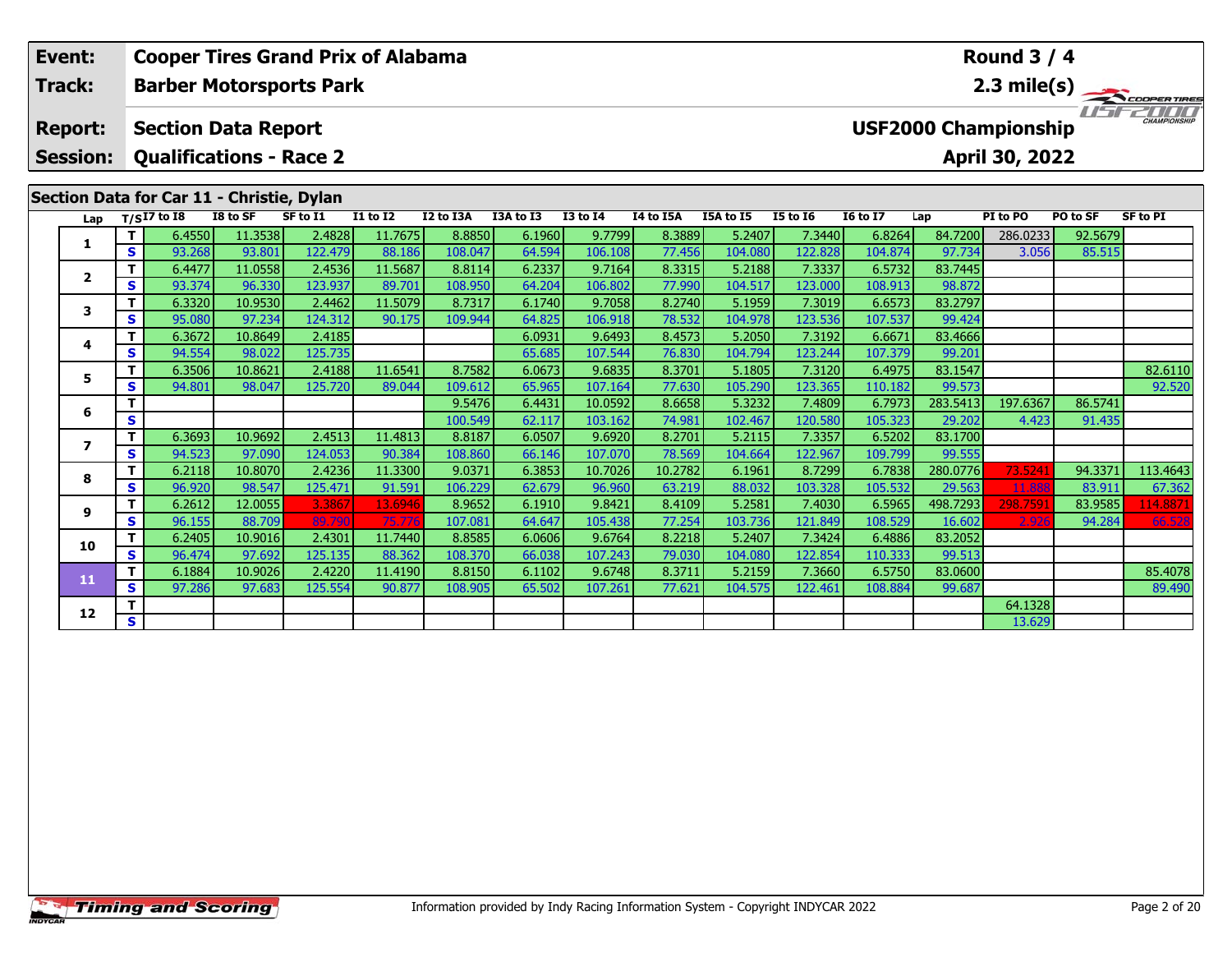| Event:                   |          |                                       |                   |                   | <b>Cooper Tires Grand Prix of Alabama</b> |                   |                  |                   |                  |                   |                   |                   |                    | <b>Round 3 / 4</b>          |                   |                       |
|--------------------------|----------|---------------------------------------|-------------------|-------------------|-------------------------------------------|-------------------|------------------|-------------------|------------------|-------------------|-------------------|-------------------|--------------------|-----------------------------|-------------------|-----------------------|
| Track:                   |          | <b>Barber Motorsports Park</b>        |                   |                   |                                           |                   |                  |                   |                  |                   |                   |                   |                    |                             |                   | $2.3 \text{ mile(s)}$ |
| <b>Report:</b>           |          | <b>Section Data Report</b>            |                   |                   |                                           |                   |                  |                   |                  |                   |                   |                   |                    | <b>USF2000 Championship</b> |                   | CHAMPIONSHIP          |
| <b>Session:</b>          |          | <b>Qualifications - Race 2</b>        |                   |                   |                                           |                   |                  |                   |                  |                   |                   |                   |                    | April 30, 2022              |                   |                       |
|                          |          | Section Data for Car 12 - Garg, Bijoy |                   |                   |                                           |                   |                  |                   |                  |                   |                   |                   |                    |                             |                   |                       |
| Lap                      |          | $T/SI7$ to 18                         | I8 to SF          | SF to I1          | <b>I1 to I2</b>                           | I2 to I3A         | I3A to I3        | <b>I3 to I4</b>   | I4 to I5A        | I5A to I5         | <b>I5 to 16</b>   | <b>16 to 17</b>   | Lap                | PI to PO                    | PO to SF          | <b>SF to PI</b>       |
| 1                        | т        | 6.3514                                | 11.1007           | 2.4727            | 11.7074                                   | 8.8170            | 6.1397           | 10.3715           | 9.1941           | 5.2726            | 7.4001            | 6.7582            | 85.5854            | 279.7248                    | 94.5218           |                       |
|                          | S.       | 94.789                                | 95.940            | 122.979           | 88.639                                    | 108.881           | 65.187           | 100.056           | 70.673           | 103.451           | 121.896           | 105.932           | 96.745             | 3.125                       | 83.747            |                       |
| $\mathbf{2}$             | T.<br>S  | 6.1916<br>97.236                      | 11.1487<br>95.527 | 2.4464<br>124.301 | 11.6438<br>89.123                         | 8.7189<br>110.106 | 6.0419<br>66.242 | 9.7317<br>106.634 | 8.3166<br>78.130 | 5.2061<br>104.772 | 7.3307<br>123.050 | 6.5775<br>108.842 | 83.3539<br>99.335  |                             |                   |                       |
|                          | T.       | 6.1950                                | 11.0791           | 2.4246            | 11.5376                                   | 8.7205            | 6.1010           | 9.6897            | 8.2714           | 5.1817            | 7.2921            | 6.6251            | 83.1178            |                             |                   |                       |
| 3                        | <b>S</b> | 97.182                                | 96.127            | 125.419           | 89.943                                    | 110.085           | 65.600           | 107.096           | 78.557           | 105.266           | 123.702           | 108.060           | 99.618             |                             |                   |                       |
|                          | T.       | 6.2168                                | 10.8840           | 2.4066            | 11.5136                                   | 8.7499            | 6.1189           | 9.7563            | 8.5240           | 5.2049            | 7.2845            | 6.6163            | 83.2758            |                             |                   |                       |
| 4                        | <b>S</b> | 96.842                                | 97.850            | 126.357           | 90.131                                    | 109.716           | 65.408           | 106.365           | 76.229           | 104.796           | 123.831           | 108.204           | 99.429             |                             |                   |                       |
|                          | T.       | 6.2065                                | 10.9486           | 2.4110            | 12.0084                                   | 8.7679            | 6.1139           | 9.7643            | 8.3928           | 5.1915            | 7.3408            | 6.7850            | 83.9307            |                             |                   | 82.2250               |
| 5                        | S        | 97.002                                | 97.273            | 126.126           | 86.417                                    | 109.490           | 65.462           | 106.278           | 77.420           | 105.067           | 122.881           | 105.513           | 98.653             |                             |                   | 92.954                |
| 6                        | т        |                                       |                   |                   |                                           | 11.5286           | 6.8506           | 11.1510           | 9.2284           | 5.5715            | 8.2048            | 7.7109            | 214.2199           | 123.7942                    | 92.4967           |                       |
|                          | <b>S</b> |                                       |                   |                   |                                           | 83.271            | 58.422           | 93.061            | 70.410           | 97.901            | 109.941           | 92.844            | 38.652             | 7.061                       | 85.580            |                       |
| $\overline{\phantom{a}}$ | T.       | 6.4635                                | 11.0569           | 2.4886            | 11.6687                                   | 8.9898            | 6.2596           | 9.7956            | 8.4799           | 5.3045            | 7.4143            | 6.7459            | 84.6673            |                             |                   |                       |
|                          | <b>S</b> | 93.145                                | 96.320            | 122.194           | 88.933                                    | 106.788           | 63.938           | 105.938           | 76.625           | 102.829           | 121.663           | 106.125           | 97.795             |                             |                   |                       |
| 8                        | T.       | 6.0432                                | 10.9027           | 2.4245            | 11.6801                                   | 8.7413            | 6.0583           | 9.7559            | 8.3801           | 5.2010            | 7.4406            | 6.7338            | 83.3615            |                             |                   |                       |
|                          | <b>S</b> | 99.624                                | 97.682            | 125.424           | 88.846                                    | 109.823           | 66.063           | 106.369           | 77.538           | 104.875           | 121.233           | 106.316           | 99.326             |                             |                   |                       |
| 9                        | T.<br>S  | 6.0495<br>99.520                      | 11.2271<br>94.860 | 2.4618<br>123.524 | 11.4829<br>90.372                         | 10.1375<br>94.698 | 6.3243           | 9.9073<br>104.744 | 8.8995<br>73.012 | 5.4870<br>99.409  | 8.0253            | 6.9206            | 255.2006<br>32.445 | 63.8097<br>13.69            | 89.9376<br>88.016 | 101.2510<br>75.487    |
|                          | T.       | 6.1437                                | 10.9302           | 2.5614            | 13.3325                                   | 9.0378            | 63.284<br>6.2190 | 9.7484            | 8.4123           | 5.2334            | 112.400<br>7.3741 | 103.446<br>6.5212 | 499.9726           | 298.081                     | 83.3831           | 118.5812              |
| 10                       | S.       | 97.994                                | 97.436            | 118.72            | 77.83                                     | 106.221           | 64.356           | 106.451           | 77.241           | 104.226           | 122.326           | 109.782           | 16.561             | 2.93                        | 94.934            | 64.455                |
|                          | T.       | 6.1705                                | 10.9764           | 2.4249            |                                           |                   | 6.0520           | 9.6201            | 8.2326           | 5.2112            | 7.2840            | 6.5175            | 82.7468            |                             |                   |                       |
| 11                       | S        | 97.568                                | 97.026            | 125.403           |                                           |                   | 66.131           | 107.871           | 78.927           | 104.670           | 123.839           | 109.844           | 100.064            |                             |                   |                       |
|                          | Т        | 6.1705                                | 10.9250           | 2.3993            | 11.5029                                   | 8.6653            | 6.0455           | 9.6092            | 8.2303           | 5.1917            | 7.2851            | 6.5601            | 82.5849            |                             |                   | 83.7693               |
| 12                       | S.       | 97.568                                | 97.483            | 126.742           | 90.214                                    | 110.787           | 66.203           | 107.993           | 78.949           | 105.063           | 123.821           | 109.131           | 100.260            |                             |                   | 91.241                |

**T S** 1 **S** 1 **S** 13.158

**13**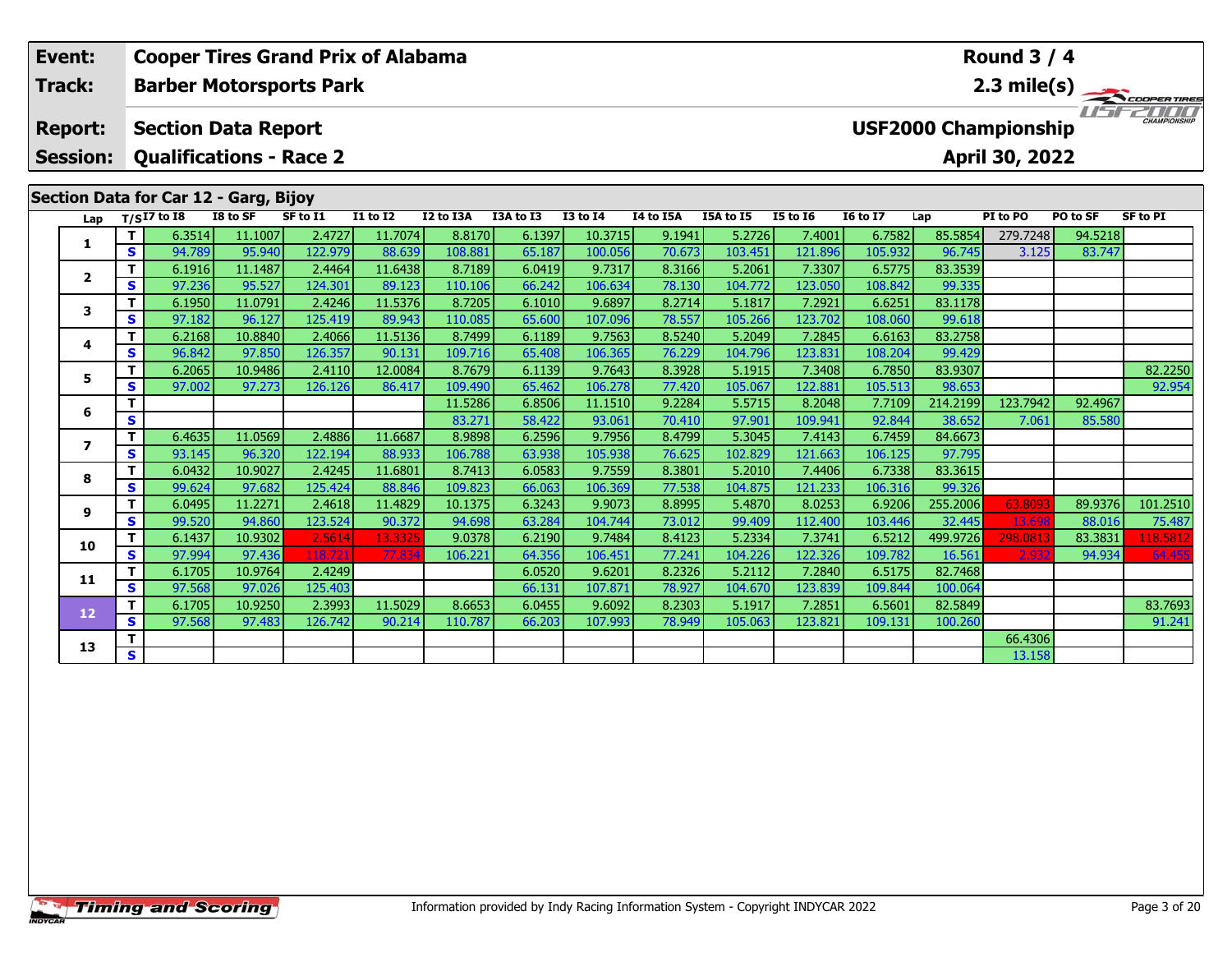| Event:          |               | <b>Cooper Tires Grand Prix of Alabama</b> |          |          |                                    |                   |                  |                   |                  |                  |                  |                   |                    | Round $3/4$                 |          |                       |
|-----------------|---------------|-------------------------------------------|----------|----------|------------------------------------|-------------------|------------------|-------------------|------------------|------------------|------------------|-------------------|--------------------|-----------------------------|----------|-----------------------|
| Track:          |               | <b>Barber Motorsports Park</b>            |          |          |                                    |                   |                  |                   |                  |                  |                  |                   |                    |                             |          | $2.3 \text{ mile(s)}$ |
| <b>Report:</b>  |               | <b>Section Data Report</b>                |          |          |                                    |                   |                  |                   |                  |                  |                  |                   |                    | <b>USF2000 Championship</b> |          |                       |
| <b>Session:</b> |               | <b>Qualifications - Race 2</b>            |          |          |                                    |                   |                  |                   |                  |                  |                  |                   |                    | April 30, 2022              |          |                       |
|                 |               | Section Data for Car 19 - Sikes, Simon    | I8 to SF | SF to I1 | $\overline{11}$ to $\overline{12}$ | I2 to I3A         | I3A to I3        | <b>I3 to I4</b>   | I4 to I5A        | I5A to I5        | <b>I5 to 16</b>  | <b>I6 to I7</b>   |                    | PI to PO                    | PO to SF | SF to PI              |
| Lap             | T.            | $T/SI7$ to $I8$<br>6.3722                 | 11.5198  | 2.4761   | 11.7297                            | 8.7910            | 6.1578           | 9.7054            | 8.2544           | 5.1991           | 7.2955           | 6.7105            | Lap<br>84.2115     | 304.1450                    | 92.6857  |                       |
| 1               | S.            | 94.480                                    | 92.450   | 122.810  | 88.470                             | 109.203           | 64.995           | 106.923           | 78.718           | 104.913          | 123.644          | 106.685           | 98.324             | 2.874                       | 85.406   |                       |
|                 | T.            | 6.2237                                    | 11.4057  | 2.4290   | 11.5241                            | 8.7094            | 6.0742           | 9.6636            | 8.3388           | 5.6873           | 8.1783           | 6.6660            | 84.9001            |                             |          |                       |
| $\overline{2}$  | S.            | 96.734                                    | 93.374   | 125.192  | 90.048                             | 110.226           | 65.890           | 107.385           | 77.922           | 95.907           | 110.297          | 107.397           | 97.526             |                             |          |                       |
| 3               | T.            | 6.2637                                    | 10.8823  | 2.4142   | 11.4423                            | 8.7176            | 6.0868           | 9.6127            | 8.2015           | 5.1755           | 7.2944           | 6.5579            | 82.6489            |                             |          |                       |
|                 | <b>S</b>      | 96.117                                    | 97.865   | 125.959  | 90.692                             | 110.122           | 65.753           | 107.954           | 79.226           | 105.392          | 123.663          | 109.167           | 100.183            |                             |          |                       |
| 4               | T.            | 6.2223                                    | 11.0257  | 2.4037   | 11.5349                            | 8.7556            | 6.0987           | 9.6444            | 8.1731           | 5.1733           | 7.2868           | 6.5020            | 82.8205            |                             |          |                       |
|                 | S.            | 96.756                                    | 96.593   | 126.510  | 89.964                             | 109.644           | 65.625           | 107.599           | 79.501           | 105.436          | 123.792          | 110.106           | 99.975             |                             |          |                       |
| 5               | T.            | 6.1633                                    | 11.0326  | 2.3936   | 20.2347                            | 9.0082            | 6.2149           | 9.7070            | 8.4448           | 5.1959           | 7.3850           | 6.8068            | 92.5868            |                             |          | 90.9150               |
|                 | S.            | 97.682                                    | 96.532   | 127.043  | 51.285                             | 106.570           | 64.398           | 106.905           | 76.944           | 104.978          | 122.146          | 105.176           | 89.430             |                             |          | 84.070                |
| 6               | т<br><b>S</b> |                                           |          |          |                                    | 9.1208            | 6.2446           | 9.8381            | 8.5421           | 5.7930           | 9.9453<br>90.701 | 6.8870            | 196.8484<br>42.063 | 111.2195                    | 87.7662  |                       |
|                 | T.            | 6.5024                                    | 11.1590  | 2.4492   | 11.5717                            | 105.254<br>8.8190 | 64.092<br>6.1472 | 105.480<br>9.7155 | 76.067<br>8.3463 | 94.158<br>5.2272 | 7.3800           | 103.951<br>6.4613 | 83.7788            | 7.859                       | 90.193   |                       |
| $\overline{ }$  | <b>S</b>      | 92.588                                    | 95.439   | 124.159  | 89.678                             | 108.856           | 65.107           | 106.812           | 77.852           | 104.349          | 122.228          | 110.800           | 98.832             |                             |          |                       |
|                 | T             | 6.1075                                    | 10.8218  | 2.4183   | 11.3600                            | 8.7893            | 5.9794           | 9.5785            | 8.7148           | 5.3967           | 7.4610           | 6.7179            | 83.3452            |                             |          |                       |
| 8               | <b>S</b>      | 98.575                                    | 98.412   | 125.746  | 91.349                             | 109.224           | 66.934           | 108.339           | 74.560           | 101.072          | 120.901          | 106.567           | 99.346             |                             |          |                       |
|                 | T.            | 6.1123                                    | 10.9740  | 2.4202   | 11.2843                            | 8.9053            | 6.4291           | 9.7109            | 9.2692           | 5.9640           | 8.1425           | 6.6394            | 269.7771           | 70.758                      | 89.7699  | 109.1927              |
| 9               | <b>S</b>      | 98.497                                    | 97.048   | 125.647  | 91.962                             | 107.801           | 62.252           | 106.862           | 70.100           | 91.458           | 110.782          | 107.827           | 30.692             | 12,353                      | 88.180   | 69.997                |
|                 | T.            | 6.1322                                    | 10.8983  | 2.6687   | 14.0341                            | 8.9031            | 6.3679           | 10.0339           | 10.9944          | 5.7544           | 8.1555           | 6.8225            | 483.6528           | 275.830                     | 90.6110  | 117.2251              |
| 10              | S.            | 98.178                                    | 97.722   | 113.94   | 73.94                              | 107.828           | 62.851           | 103.422           | 59.100           | 94.789           | 110.606          | 104.934           | 17.120             |                             | 87.361   | 65.20                 |
| 11              | T.            | 6.1036                                    | 10.9405  | 2.4202   | 11.4473                            | 8.7672            | 6.0632           | 9.5617            | 8.2731           | 5.2070           | 7.3102           | 6.4556            | 82.5496            |                             |          |                       |
|                 | S.            | 98.638                                    | 97.345   | 125.647  | 90.653                             | 109.499           | 66.009           | 108.530           | 78.540           | 104.754          | 123.395          | 110.897           | 100.303            |                             |          |                       |

**13**

**<sup>T</sup>** 6.1532 10.9933 2.3966 11.5225 8.7667 6.0441 9.5532 9.2616 7.8592 100.7412 102.1816 **<sup>S</sup>** 97.843 96.877 126.884 90.061 109.505 66.218 108.626 97.396 91.092 82.191 74.800

**T S** 13.744

74.800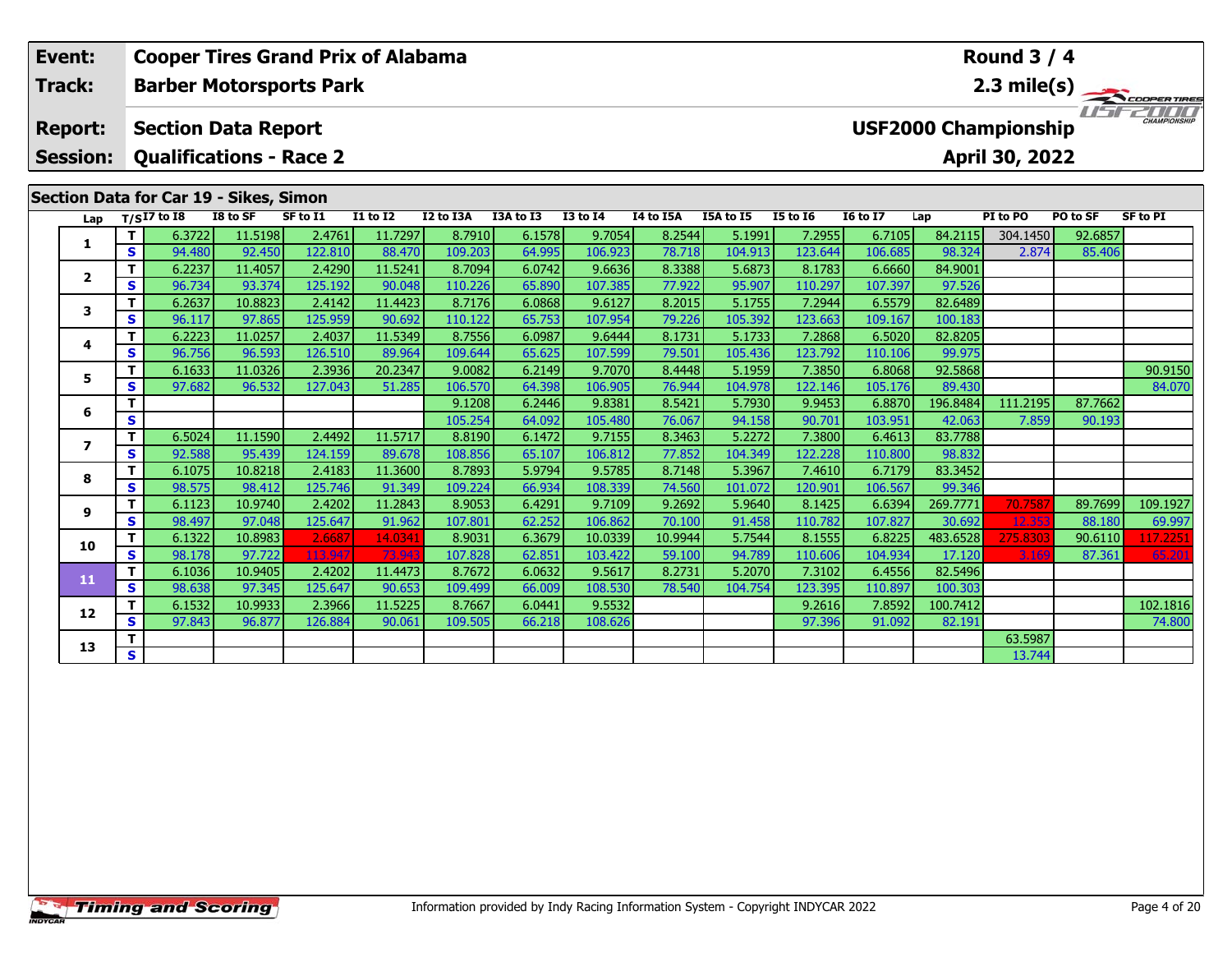| Event:                            |          | <b>Cooper Tires Grand Prix of Alabama</b>                    |          |                   |                 |                   |                  |                 |                  |                  |                   |                   |                             | Round $3/4$    |                   |                 |
|-----------------------------------|----------|--------------------------------------------------------------|----------|-------------------|-----------------|-------------------|------------------|-----------------|------------------|------------------|-------------------|-------------------|-----------------------------|----------------|-------------------|-----------------|
| Track:                            |          | <b>Barber Motorsports Park</b>                               |          |                   |                 |                   |                  |                 |                  |                  |                   |                   |                             |                |                   | 2.3 mile(s)     |
| <b>Report:</b><br><b>Session:</b> |          | <b>Section Data Report</b><br><b>Qualifications - Race 2</b> |          |                   |                 |                   |                  |                 |                  |                  |                   |                   | <b>USF2000 Championship</b> | April 30, 2022 | $H = H$           | CHAMPIONSHIP    |
|                                   |          | Section Data for Car 2 - Lee, Jackson                        |          |                   |                 |                   |                  |                 |                  |                  |                   |                   |                             |                |                   |                 |
|                                   |          |                                                              | I8 to SF | SF to I1          | <b>I1 to I2</b> | I2 to I3A         | I3A to I3        | <b>I3 to I4</b> | I4 to I5A        | I5A to I5        | <b>I5 to 16</b>   | <b>16 to 17</b>   | Lap                         | PI to PO       | PO to SF          | <b>SF to PI</b> |
| Lap                               |          | $T/SI7$ to $I8$                                              | 11.1942  |                   | 11.7038         |                   |                  | 9.8349          |                  |                  |                   |                   |                             | 293.2373       |                   |                 |
| 1.                                | T.<br>S. | 6.4233<br>93.728                                             | 95.139   | 2.4468<br>124.281 | 88.666          | 8.7946<br>109.158 | 6.4951<br>61.620 | 105.515         | 9.3301<br>69.643 | 7.1782<br>75.988 | 8.0380<br>112.223 | 6.8666<br>104.260 | 88.3056<br>93.765           | 2.981          | 86.6723<br>91.331 |                 |
|                                   | т        | 6.4832                                                       | 10.9242  | 2.4381            | 11.7174         | 8.8196            | 6.1849           | 9.7077          | 8.2989           | 5.2158           | 7.3119            | 6.5618            | 83.6635                     |                |                   |                 |
| $\mathbf{2}$                      | S.       | 92.862                                                       | 97.490   | 124.725           | 88.563          | 108.848           | 64.710           | 106.897         | 78.296           | 104.577          | 123.367           | 109.103           | 98.968                      |                |                   |                 |
|                                   | T.       | 6.3879                                                       | 10.7344  | 2.4148            | 11.5362         | 8.7357            | 6.1350           | 9.6542          | 8.2101           | 5.1925           | 7.2841            | 6.5665            | 82.8514                     |                |                   |                 |
| 3                                 | S.       | 94.248                                                       | 99.214   | 125.928           | 89.954          | 109.894           | 65.237           | 107.490         | 79.143           | 105.047          | 123.838           | 109.024           | 99.938                      |                |                   |                 |
|                                   | т        | 6.3954                                                       | 10.8839  | 2.4111            | 11.6235         | 8.8040            | 6.1668           | 9.6407          | 8.2559           | 5.2175           | 7.2981            | 6.5198            | 83.2167                     |                |                   | 82.5641         |
| 4                                 | S.       | 94.137                                                       | 97.851   | 126.121           | 89.278          | 109.041           | 64.900           | 107.640         | 78.704           | 104.543          | 123.600           | 109.805           | 99.499                      |                |                   | 92.573          |
|                                   | т        |                                                              |          |                   |                 | 9.3623            | 6.5036           | 9.8888          | 8.5118           | 5.2582           | 7.3376            | 6.7572            | 197.3491                    | 112.0677       | 85.8680           |                 |
| 5                                 | S        |                                                              |          |                   |                 | 102.539           | 61.539           | 104.940         | 76.338           | 103.734          | 122.935           | 105.948           | 41.956                      | 7.800          | 92.187            |                 |
| 6                                 | т        | 6.2772                                                       | 10.9361  | 2.4433            | 11.4602         | 8.7699            | 6.0631           | 9.7093          | 8.2165           | 5.2450           | 7.3317            | 6.5692            | 83.0215                     |                |                   |                 |
|                                   | S.       | 95.910                                                       | 97.384   | 124.459           | 90.551          | 109.465           | 66.010           | 106.880         | 79.081           | 103.995          | 123.034           | 108.980           | 99.733                      |                |                   |                 |
| 7                                 | T.       | 6.3565                                                       | 10.8045  | 2.4163            | 11.4412         | 8.8098            | 6.1337           | 9.6570          | 8.1946           | 5.2060           | 7.3198            | 6.5149            | 82.8543                     |                |                   |                 |
|                                   | S        | 94.713                                                       | 98.570   | 125.850           | 90.701          | 108.970           | 65.251           | 107.459         | 79.293           | 104.774          | 123.234           | 109.888           | 99.934                      |                |                   |                 |
| $\mathbf{8}$                      | T.       | 6.3225                                                       | 10.7722  | 2.4049            |                 |                   | 6.1324           | 9.6585          | 8.2076           | 5.2218           | 7.3018            | 6.4748            | 82.7766                     |                |                   |                 |
|                                   | S.       | 95.223                                                       | 98.866   | 126.446           |                 |                   | 65.264           | 107.442         | 79.167           | 104.457          | 123.537           | 110.569           | 100.028                     |                |                   |                 |
| 9                                 | T.       | 6.2630                                                       | 10.8683  | 2.4122            | 220.3469        | 9.0269            | 6.7828           | 12.9161         | 9.5453           | 5.3761           | 8.6622            | 7.2247            | 767.8723                    | 370.9128       | 91.6728           | 98.7777         |
|                                   | S        | 96.127                                                       | 97.991   | 126.064           | 4.710           | 106.349           | 59.006           | 80.344          | 68.073           | 101.459          | 104.136           | 99.092            | 10.783                      | 2.35           | 86.350            | 77.378          |
| 10                                | т        | 6.3335                                                       | 10.8107  | 2.4171            |                 |                   | 6.1249           | 9.6120          | 8.3239           | 5.2251           | 7.3047            | 6.6189            | 83.0826                     |                |                   |                 |
|                                   | S.       | 95.057                                                       | 98.514   | 125.808           |                 |                   | 65.344           | 107.962         | 78.061           | 104.391          | 123.488           | 108.161           | 99.660                      |                |                   |                 |

**12**

**<sup>T</sup>** 6.3875 10.6807 2.4079 6.1049 9.6450 8.2613 5.2184 7.3552 6.5236 82.8801 86.1057 **<sup>S</sup>** 94.254 99.713 126.289 65.558 107.592 78.653 104.525 122.641 109.741 99.903 88.765

**2 S** 1 **S** 13.921

88.765

99.660<br>82.8801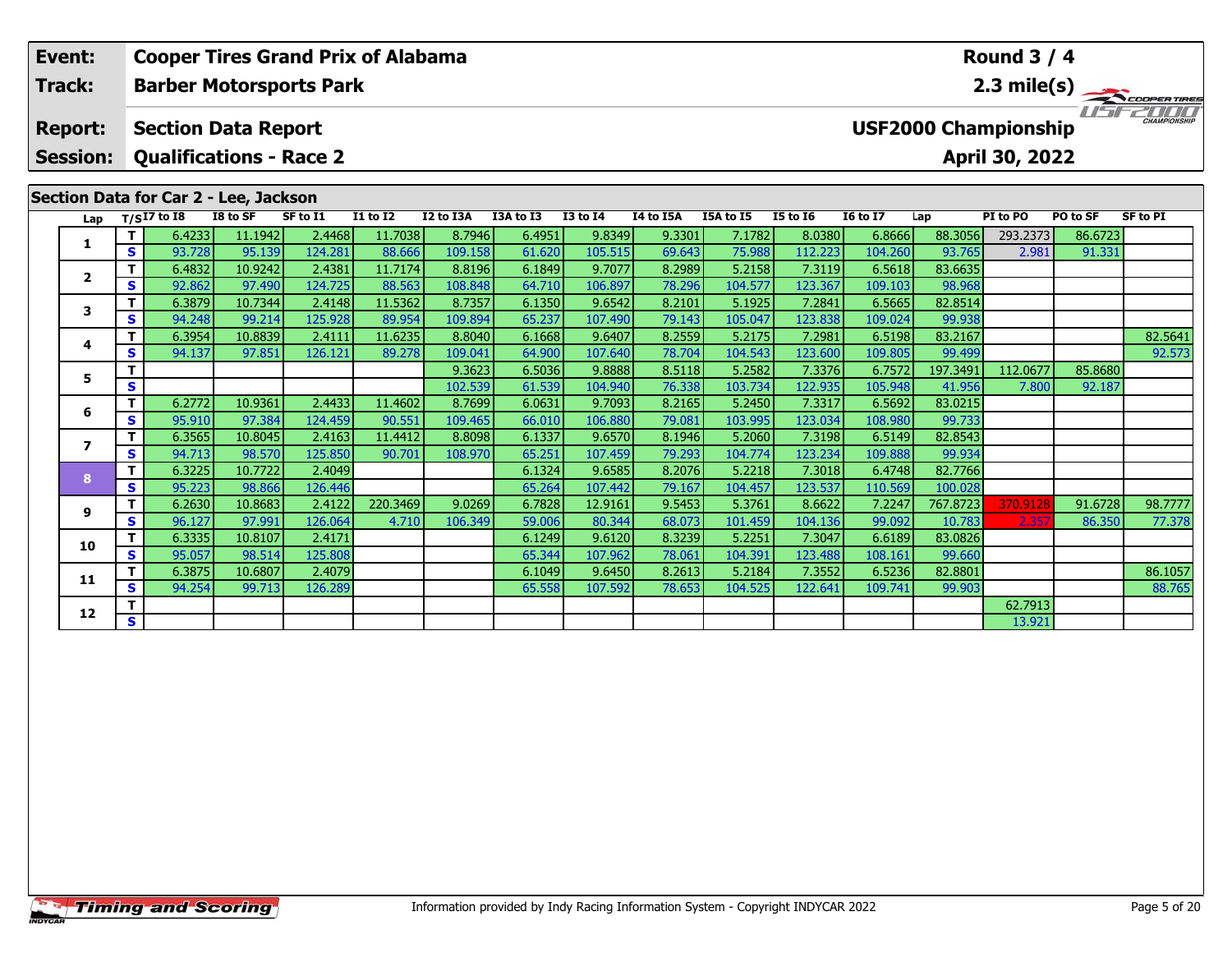| Event:                   |                                                                                                           | <b>Cooper Tires Grand Prix of Alabama</b>    |          |          |              |           |           |                 |                  |           |                 |                 |                             | Round $3/4$    |          |                     |
|--------------------------|-----------------------------------------------------------------------------------------------------------|----------------------------------------------|----------|----------|--------------|-----------|-----------|-----------------|------------------|-----------|-----------------|-----------------|-----------------------------|----------------|----------|---------------------|
| <b>Track:</b>            |                                                                                                           | <b>Barber Motorsports Park</b>               |          |          |              |           |           |                 |                  |           |                 |                 |                             |                |          | 2.3 mile(s)         |
| <b>Report:</b>           |                                                                                                           | <b>Section Data Report</b>                   |          |          |              |           |           |                 |                  |           |                 |                 | <b>USF2000 Championship</b> |                |          | <b>CHAMPIONSHIP</b> |
| <b>Session:</b>          |                                                                                                           | <b>Qualifications - Race 2</b>               |          |          |              |           |           |                 |                  |           |                 |                 |                             | April 30, 2022 |          |                     |
|                          |                                                                                                           | <b>Section Data for Car 22 - Rowe, Myles</b> |          |          |              |           |           |                 |                  |           |                 |                 |                             |                |          |                     |
| Lap                      |                                                                                                           | $T/SI7$ to 18                                | I8 to SF | SF to I1 | $I1$ to $I2$ | I2 to I3A | I3A to I3 | <b>I3 to I4</b> | <b>I4 to I5A</b> | I5A to I5 | <b>I5 to 16</b> | <b>I6 to I7</b> | Lap                         | PI to PO       | PO to SF | <b>SF to PI</b>     |
|                          | Т                                                                                                         | 6.5012                                       | 11.0636  | 2.4796   | 11.8269      | 8.8831    | 6.1942    | 9.8268          | 8.4003           | 5.2439    | 7.3523          | 6.6527          | 84.4246                     | 286.4185       | 85.7946  |                     |
| 1                        | $\overline{\mathbf{s}}$                                                                                   | 92.605                                       | 96.262   | 122.637  | 87.743       | 108.070   | 64.613    | 105.602         | 77.351           | 104.017   | 122.689         | 107.612         | 98.076                      | 3.052          | 92.266   |                     |
|                          | $\mathbf T$                                                                                               | 6.3366                                       | 10.9713  | 2.4465   | 11.7516      | 8.8666    | 6.1134    | 9.7608          | 8.2805           | 5.2286    | 7.3491          | 6.5691          | 83.6741                     |                |          |                     |
| $\mathbf{2}$             | S                                                                                                         | 95.011                                       | 97.071   | 124.296  | 88.305       | 108.271   | 65.467    | 106.316         | 78.470           | 104.321   | 122.742         | 108.981         | 98.955                      |                |          |                     |
| 3                        | $\mathbf T$                                                                                               | 6.2515                                       | 10.9257  | 2.4327   |              |           | 6.0999    | 9.6785          | 8.3041           | 5.2396    | 7.3524          | 6.7136          | 83.2951                     |                |          |                     |
|                          | $\mathbf{s}$                                                                                              | 96.304                                       | 97.477   | 125.001  |              |           | 65.612    | 107.220         | 78.247           | 104.102   | 122.687         | 106.636         | 99.406                      |                |          |                     |
| 4                        | T                                                                                                         | 6.2077                                       | 10.9264  | 2.4252   | 11.6307      | 8.8140    | 6.0673    | 9.6533          | 8.2310           | 5.2096    | 7.3115          | 6.5168          | 82.9935                     |                |          |                     |
|                          | $\mathbf{s}$                                                                                              | 96.984                                       | 97.470   | 125.388  | 89.223       | 108.918   | 65.965    | 107.500         | 78.942           | 104.702   | 123.374         | 109.856         | 99.767                      |                |          |                     |
| 5                        | T.                                                                                                        | 6.1798                                       | 10.9190  | 2.4104   | 11.8243      | 8.8121    | 6.0601    | 9.6601          | 8.2886           | 5.2135    | 7.3574          | 6.4841          | 83.2094                     |                |          |                     |
|                          | $\mathbf{s}$                                                                                              | 97.422                                       | 97.536   | 126.158  | 87.762       | 108.941   | 66.043    | 107.424         | 78.394           | 104.623   | 122.604         | 110.410         | 99.508                      |                |          |                     |
| 6                        | $\mathbf{T}$                                                                                              | 6.1868                                       | 10.9033  | 2.4418   | 11.6248      | 8.8144    | 6.0656    | 9.7047          | 8.2823           | 5.2288    | 7.3299          | 6.5080          | 83.0904                     |                |          |                     |
|                          | S                                                                                                         | 97.311                                       | 97.677   | 124.536  | 89.268       | 108.913   | 65.983    | 106.930         | 78.453           | 104.317   | 123.064         | 110.004         | 99.651                      |                |          |                     |
| $\overline{\phantom{a}}$ | $\mathbf T$                                                                                               | 6.1932                                       | 10.8272  | 2.4334   | 11.5149      | 8.8283    | 6.0655    | 9.7013          | 8.2637           | 5.2321    | 7.3462          | 6.5290          | 82.9348                     |                |          | 80.8852             |
|                          | $\mathbf{s}$                                                                                              | 97.211                                       | 98.363   | 124.965  | 90.120       | 108.741   | 65.984    | 106.968         | 78.630           | 104.252   | 122.791         | 109.651         | 99.837                      |                |          | 94.494              |
| 8                        | T                                                                                                         |                                              |          |          |              | 9.1508    | 6.4001    | 10.3201         | 8.5311           | 5.4011    | 7.4669          | 6.7387          | 157.4155                    | 74.6045        | 85.0669  |                     |
|                          | $\mathbf{s}$                                                                                              |                                              |          |          |              | 104.909   | 62.535    | 100.554         | 76.165           | 100.990   | 120.806         | 106.238         | 52.600                      | 11.716         | 93.055   |                     |
| 9                        | $\mathbf T$                                                                                               | 6.2922                                       | 10.9345  | 2.4542   | 11.5882      | 8.8383    | 6.0412    | 9.7246          | 8.2213           | 5.2120    | 7.3351          | 6.5998          | 83.2414                     |                |          |                     |
|                          | S                                                                                                         | 95.681                                       | 97.398   | 123.906  | 89.550       | 108.618   | 66.250    | 106.712         | 79.035           | 104.654   | 122.977         | 108.474         | 99.470                      |                |          |                     |
| 10                       | T                                                                                                         | 6.1028                                       | 10.8293  | 2.4231   | 11.555       | 9.2392    | 6.1137    | 9.8952          | 8.3713           | 5.2688    | 7.3991          | 6.5845          | 236.8931                    | 54.106         | 83.9753  | 98.8034             |
|                          | $\mathbf{s}$                                                                                              | 98.651                                       | 98.344   | 125.49   | 89.80        | 103.905   | 65.464    | 104.872         | 77.619           | 103.525   | 121.913         | 108.726         | 34.952                      | 16.15          | 94.265   | 77.35               |
| 11                       |                                                                                                           |                                              | 10.8439  | 2.4328   | 11.4727      | 9.1143    | 6.1332    | 10.1091         | 8.3603           | 5.2753    | 7.4041          | 6.5170          | 485.2703                    | 305.4035       | 84.1522  | 95.8637             |
|                          | $\mathbf{T}$<br>6.0805<br>$\mathbf{s}$<br>99.012<br>6.2229<br>T.<br>$\mathbf{s}$<br>96.747<br>6.0743<br>T | 98.212                                       | 124.996  | 90.452   | 105.329      | 65.256    | 102.653   | 77.721          | 103.398          | 121.831   | 109.853         | 17.063          | 2.86                        | 94.067         | 79.730   |                     |
| 12                       |                                                                                                           | 10.8506                                      | 2.4249   |          |              | 5.9884    | 9.6007    | 8.2370          | 5.2600           | 7.3581    | 6.4750          | 82.6198         |                             |                |          |                     |
|                          |                                                                                                           |                                              | 98.151   | 125.403  |              |           | 66.834    | 108.089         | 78.885           | 103.699   | 122.592         | 110.565         | 100.218                     |                |          |                     |
| 13                       |                                                                                                           |                                              | 10.8641  | 2.4067   | 11.4148      | 8.7989    | 5.9781    | 9.6321          | 8.1938           | 5.2285    | 7.3763          | 6.4225          | 82.3901                     |                |          | 82.7776             |
|                          | <b>S</b>                                                                                                  | 99.114                                       | 98.029   | 126.352  | 90.911       | 109.105   | 66.949    | 107.736         | 79.301           | 104.323   | 122.290         | 111.469         | 100.498                     |                |          | 92.334              |
| 14                       | Т                                                                                                         |                                              |          |          |              |           |           |                 |                  |           |                 |                 |                             | 64.6535        |          |                     |
|                          | S                                                                                                         |                                              |          |          |              |           |           |                 |                  |           |                 |                 |                             | 13.520         |          |                     |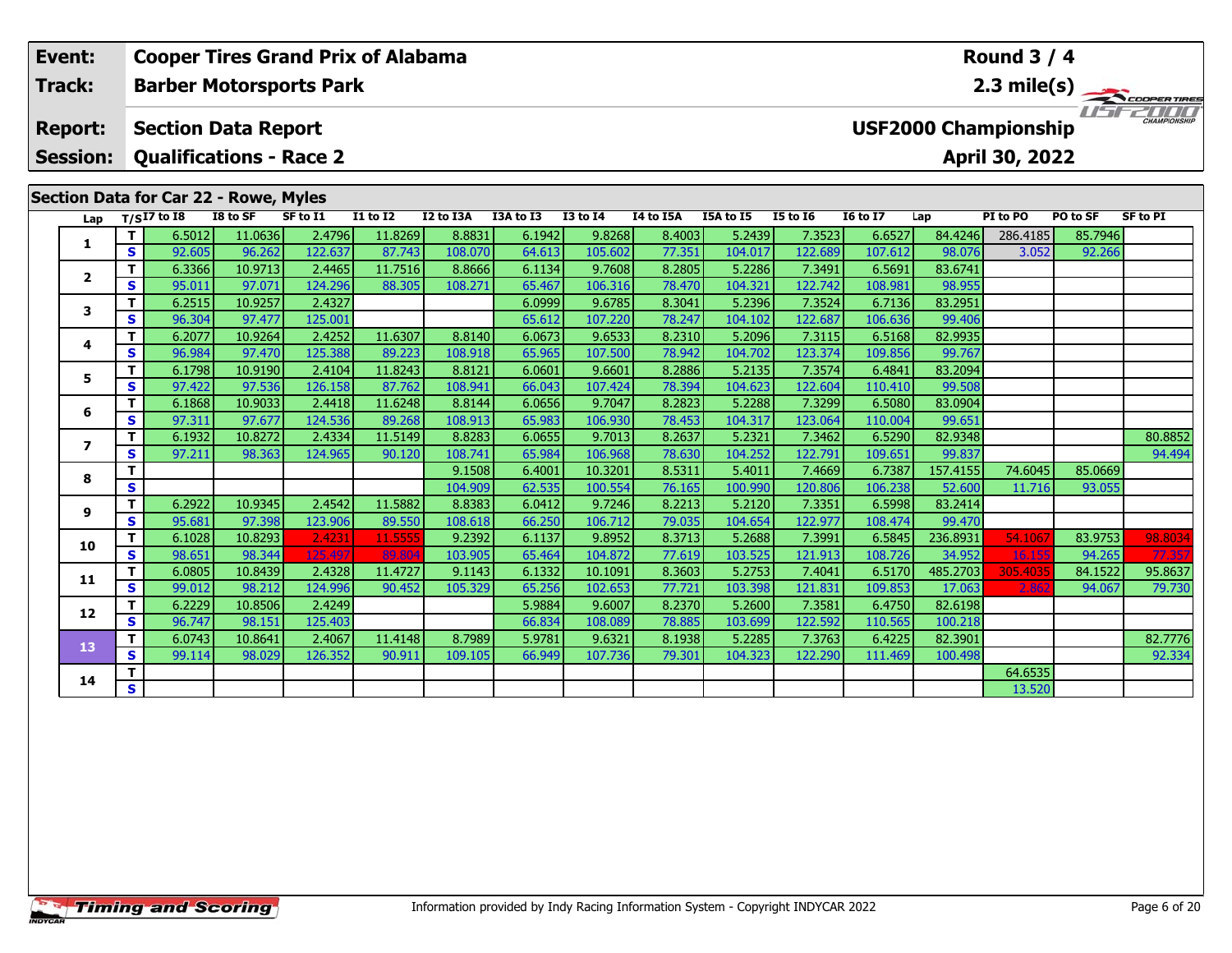|  | Event:                                   |                                                                                                                                                                                      | <b>Cooper Tires Grand Prix of Alabama</b> |                   |          |                                    |           |                  |                   |                  |                   |                   |                   |                    | <b>Round 3 / 4</b>          |                       |                 |
|--|------------------------------------------|--------------------------------------------------------------------------------------------------------------------------------------------------------------------------------------|-------------------------------------------|-------------------|----------|------------------------------------|-----------|------------------|-------------------|------------------|-------------------|-------------------|-------------------|--------------------|-----------------------------|-----------------------|-----------------|
|  | <b>Track:</b>                            | <b>Barber Motorsports Park</b><br><b>Section Data Report</b>                                                                                                                         |                                           |                   |          |                                    |           |                  |                   |                  |                   |                   |                   |                    |                             | $2.3 \text{ mile(s)}$ |                 |
|  | <b>Report:</b>                           | <b>Qualifications - Race 2</b><br>Section Data for Car 23 - Denmark, Jace<br>$T/SI7$ to I8<br>I8 to SF<br>11.0560<br>т<br>6.4409<br>S<br>93.472<br>96.328<br>10.9944<br>6.2731<br>T. |                                           |                   |          |                                    |           |                  |                   |                  |                   |                   |                   |                    | <b>USF2000 Championship</b> |                       |                 |
|  | <b>Session:</b>                          |                                                                                                                                                                                      |                                           |                   |          |                                    |           |                  |                   |                  |                   |                   |                   |                    | April 30, 2022              |                       |                 |
|  |                                          |                                                                                                                                                                                      |                                           |                   |          |                                    |           |                  |                   |                  |                   |                   |                   |                    |                             |                       |                 |
|  | Lap                                      |                                                                                                                                                                                      |                                           |                   | SF to I1 | $\overline{11}$ to $\overline{12}$ | I2 to I3A | I3A to I3        | <b>I3 to I4</b>   | I4 to I5A        | I5A to I5         | <b>I5 to 16</b>   | <b>I6 to I7</b>   | Lap                | PI to PO                    | PO to SF              | <b>SF to PI</b> |
|  |                                          |                                                                                                                                                                                      |                                           |                   | 2.4915   | 11.7923                            | 8.8987    | 6.2352           | 9.8616            | 8.4076           | 5.2399            | 7.3559            | 6.6202            | 84.3998            | 258.3882                    | 85.7350               |                 |
|  | 1                                        |                                                                                                                                                                                      |                                           |                   | 122.051  | 88.000                             | 107.881   | 64.188           | 105.229           | 77.284           | 104.096           | 122.629           | 108.140           | 98.104             | 3.383                       | 92.330                |                 |
|  |                                          |                                                                                                                                                                                      |                                           |                   | 2.4552   | 11.5244                            | 8.8342    | 6.0823           | 9.7404            | 8.2498           | 5.2214            | 7.3538            | 6.5894            | 83.3184            |                             |                       |                 |
|  | 2<br>3<br>4                              | S                                                                                                                                                                                    | 95.973                                    | 96.867            | 123.856  | 90.046                             | 108.669   | 65.802           | 106.538           | 78.762           | 104.465           | 122.664           | 108.646           | 99.378             |                             |                       |                 |
|  |                                          | T.                                                                                                                                                                                   | 6.2421                                    | 10.9384           | 2.4374   | 11.7147                            | 8.7761    | 6.2724           | 9.7328            | 8.2028           | 5.2077            | 7.3232            | 6.4905            | 83.3381            |                             |                       |                 |
|  |                                          | S                                                                                                                                                                                    | 96.449                                    | 97.363            | 124.760  | 88.583                             | 109.388   | 63.808           | 106.622           | 79.214           | 104.740           | 123.176           | 110.301           | 99.354             |                             |                       |                 |
|  |                                          | T.                                                                                                                                                                                   | 6.2090                                    | 10.9082           | 2.4238   | 11.5550                            | 8.7491    | 6.1216           | 9.6977            | 8.2600           | 5.2212            | 7.3105            | 6.4498            | 82.9059            |                             |                       |                 |
|  |                                          | S                                                                                                                                                                                    | 96.963                                    | 97.633            | 125.460  | 89.808                             | 109.726   | 65.380           | 107.008           | 78.665           | 104.469           | 123.390           | 110.997           | 99.872             |                             |                       |                 |
|  | 5                                        | T.                                                                                                                                                                                   | 6.1332                                    | 10.8907           | 2.4181   | 11.5366                            | 8.8108    | 6.0714           | 9.7033            | 8.2107           | 5.2093            | 7.3474            | 6.4454            | 82.7769            |                             |                       |                 |
|  |                                          | S                                                                                                                                                                                    | 98.162                                    | 97.790            | 125.756  | 89.951                             | 108.957   | 65.920           | 106.946           | 79.137           | 104.708           | 122.771           | 111.073           | 100.028            |                             |                       |                 |
|  | 6                                        | T.                                                                                                                                                                                   | 6.2563                                    | 10.9233           | 2.4374   | 11.9480                            | 8.8191    | 6.1000           | 9.7022            | 8.2538           | 5.2351            | 7.3425            | 6.4486            | 83.4663            |                             |                       |                 |
|  |                                          | S                                                                                                                                                                                    | 96.230                                    | 97.498            | 124.760  | 86.854                             | 108.855   | 65.611           | 106.958           | 78.724           | 104.192           | 122.853           | 111.018           | 99.202             |                             |                       |                 |
|  | $\overline{ }$                           | т                                                                                                                                                                                    | 6.2970                                    | 10.8234           | 2.4401   | 165.1964                           |           | 6.0256           | 9.6811            | 8.1857           | 5.2468            | 7.3597            | 6.4940            | 82.8779            |                             |                       | 81.9002         |
|  |                                          | S                                                                                                                                                                                    | 95.608                                    | 98.398            | 124.622  | 6.282                              |           | 66.421           | 107.191           | 79.379           | 103.959           | 122.566           | 110.242           | 99.906             |                             |                       | 93.323          |
|  | 8                                        | т                                                                                                                                                                                    |                                           |                   |          |                                    | 9.2659    | 6.5373           | 9.9740            | 8.5053           | 5.2884            | 7.3960            | 6.7178            | 155.5637           | 71.4925                     | 85.0944               |                 |
|  |                                          | $\mathbf{s}$                                                                                                                                                                         |                                           |                   |          |                                    | 103.606   | 61.222           | 104.043           | 76.396           | 103.142           | 121.964           | 106.569           | 53.226             | 12.226                      | 93.025                |                 |
|  | 9                                        | т                                                                                                                                                                                    | 6.2571                                    | 10.9088           | 2.4467   | 11.5079                            | 8.7629    | 6.0304           | 9.6592            | 8.1364           | 5.2122            | 7.3290            | 6.5220            | 82.7726            |                             |                       |                 |
|  |                                          | S                                                                                                                                                                                    | 96.218                                    | 97.628            | 124.286  | 90.175                             | 109.553   | 66.368           | 107.434           | 79.860           | 104.650           | 123.079           | 109.768           | 100.033            |                             |                       |                 |
|  | 10                                       |                                                                                                                                                                                      | 6.2227                                    | 10.7928           | 2.4212   | 12.6610                            | 8.9722    | 6.1008           | 9.7346            | 8.2191           | 5.2541            | 7.3983            | 6.4589            | 238.1298           | 56.1155                     | 82.3318               | 99.7373         |
|  | т<br>S<br>T<br>11<br>$\mathbf{s}$        |                                                                                                                                                                                      | 96.750                                    | 98.677            | 125.595  | 81.963                             | 106.997   | 65.602           | 106.602           | 79.056           | 103.815           | 121.926           | 110.841           | 34.771             | 15.57                       | 96.146                | 76.633          |
|  |                                          | 6.2752                                                                                                                                                                               | 10.7951                                   | 2.4337            | 11.3379  | 9.0534                             | 6.2066    | 9.7651           | 8.4078            | 5.2926           | 7.4313            | 6.5855            | 485.9910          | 305.2455           | 83.4486                     | 97.3546               |                 |
|  |                                          |                                                                                                                                                                                      | 95.940                                    | 98.656            | 124.950  | 91.527                             | 106.038   | 64.484           | 106.269<br>9.6081 | 77.282<br>8.0861 | 103.060           | 121.385<br>7.3782 | 108.710           | 17.037<br>82.6749  | 2.86                        | 94.860                | 78.509          |
|  | 6.2847<br>T.<br>12<br>95.795<br><b>S</b> |                                                                                                                                                                                      | 10.8433<br>98.217                         | 2.4257<br>125.362 |          |                                    | 6.0128    |                  | 80.357            | 5.2494           |                   | 6.5156            |                   |                    |                             |                       |                 |
|  |                                          | T.                                                                                                                                                                                   | 6.1675                                    | 10.8387           | 2.4075   |                                    |           | 66.563<br>6.0046 | 108.005<br>9.6107 | 8.1556           | 103.908<br>5.2326 | 122.258<br>7.5569 | 109.876<br>6.4922 | 100.151<br>82.7833 |                             |                       | 83.4756         |
|  | 13                                       | S                                                                                                                                                                                    | 97.616                                    | 98.259            | 126.310  |                                    |           | 66.653           | 107.976           | 79.672           | 104.242           | 119.367           | 110.272           | 100.020            |                             |                       | 91.562          |
|  |                                          | т                                                                                                                                                                                    |                                           |                   |          |                                    |           |                  |                   |                  |                   |                   |                   |                    | 63.3738                     |                       |                 |
|  | 14                                       | <b>S</b>                                                                                                                                                                             |                                           |                   |          |                                    |           |                  |                   |                  |                   |                   |                   |                    | 13.793                      |                       |                 |
|  |                                          |                                                                                                                                                                                      |                                           |                   |          |                                    |           |                  |                   |                  |                   |                   |                   |                    |                             |                       |                 |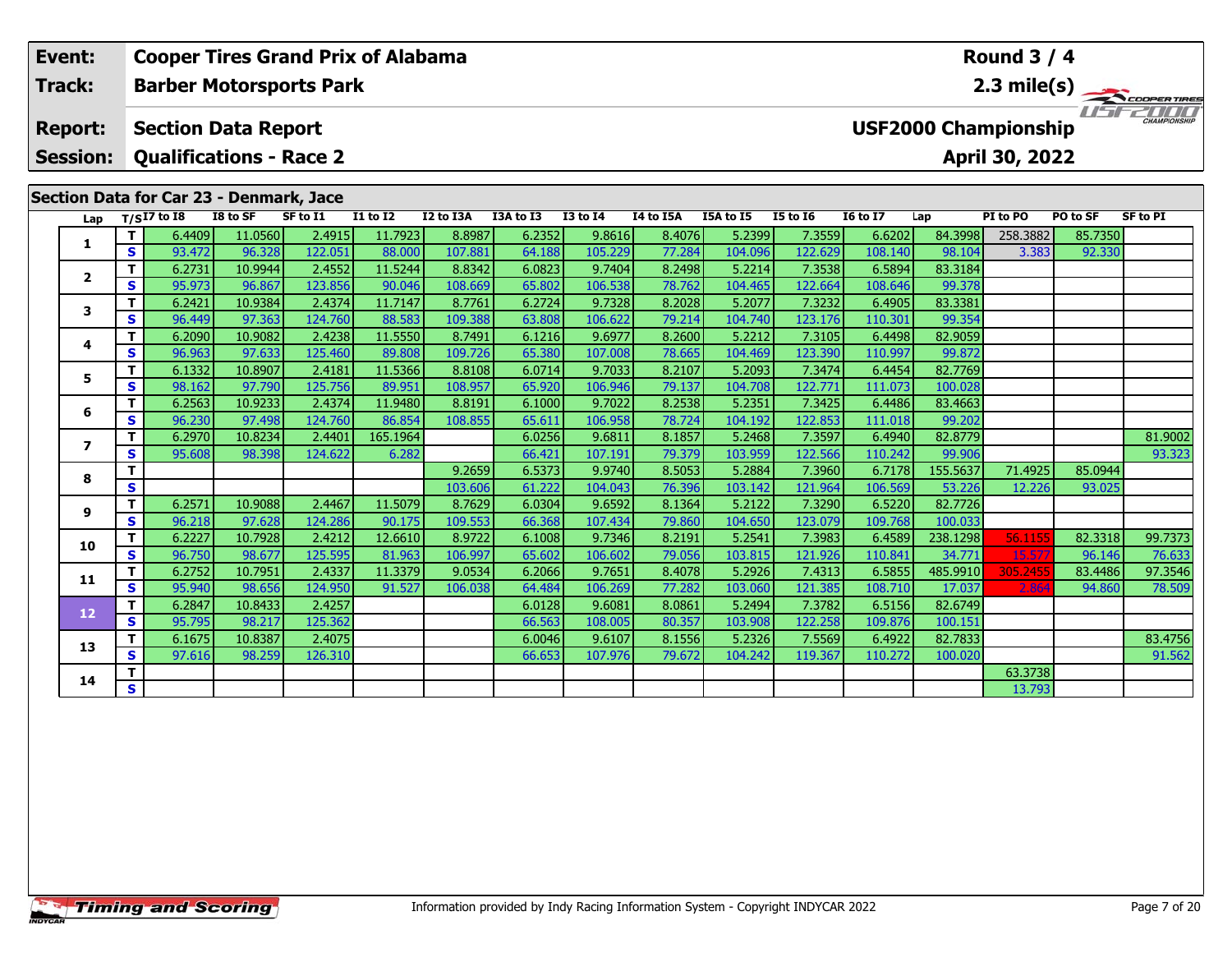| Event:          |                              | <b>Cooper Tires Grand Prix of Alabama</b><br>Round $3/4$ |                    |                   |                   |                   |                  |                    |                  |                   |                   |                   |                    |                             |          |                                                           |
|-----------------|------------------------------|----------------------------------------------------------|--------------------|-------------------|-------------------|-------------------|------------------|--------------------|------------------|-------------------|-------------------|-------------------|--------------------|-----------------------------|----------|-----------------------------------------------------------|
| <b>Track:</b>   |                              | <b>Barber Motorsports Park</b>                           |                    |                   |                   |                   |                  |                    |                  |                   |                   |                   |                    |                             |          | $\frac{2.3 \text{ mile(s)}}{1.51 - 2.00 \text{ rad/s}^2}$ |
| <b>Report:</b>  |                              | <b>Section Data Report</b>                               |                    |                   |                   |                   |                  |                    |                  |                   |                   |                   |                    | <b>USF2000 Championship</b> |          |                                                           |
| <b>Session:</b> |                              | <b>Qualifications - Race 2</b>                           |                    |                   |                   |                   |                  |                    |                  |                   |                   |                   |                    | April 30, 2022              |          |                                                           |
|                 |                              | Section Data for Car 3 - Jones, Jagger (R)               |                    |                   |                   |                   |                  |                    |                  |                   |                   |                   |                    |                             |          |                                                           |
| Lap             |                              | $T/SI7$ to I8                                            | I8 to SF           | SF to I1          | <b>I1 to I2</b>   | I2 to I3A         | I3A to I3        | <b>I3 to I4</b>    | I4 to I5A        | I5A to I5         | <b>I5 to 16</b>   | <b>I6 to I7</b>   | Lap                | PI to PO                    | PO to SF | <b>SF to PI</b>                                           |
|                 | T                            | 6.4792                                                   | 11.0745            | 2.4736            | 11.7819           | 8.9110            | 6.2425           | 9.8484             | 8.3224           | 5.2318            | 7.3275            | 6.7224            | 84.4152            | 283.0398                    | 90.3641  |                                                           |
| 1               | S                            | 92.920                                                   | 96.167             | 122.935           | 88.078            | 107.732           | 64.113           | 105.370            | 78.075           | 104.258           | 123.104           | 106.496           | 98.087             | 3.088                       | 87.600   |                                                           |
|                 | Т                            | 6.3668                                                   | 10.9339            | 2.4364            | 11.5724           | 8.8373            | 6.1515           | 9.9779             | 8.4781           | 5.1576            | 7.3686            | 7.1478            | 84.4283            |                             |          |                                                           |
| $\mathbf{2}$    | $\mathbf{s}$                 | 94.560                                                   | 97.403             | 124.812           | 89.673            | 108.630           | 65.062           | 104.003            | 76.641           | 105.757           | 122.417           | 100.158           | 98.071             |                             |          |                                                           |
| 3               | T                            | 6.3539                                                   | 10.8270            | 2.4100            | 11.4347           | 8.7203            | 6.1060           | 9.7084             | 8.2879           | 5.1694            | 7.2554            | 6.6029            | 82.8759            |                             |          |                                                           |
|                 | $\mathbf{s}$                 | 94.752                                                   | 98.365             | 126.179           | 90.752            | 110.088           | 65.547           | 106.890            | 78.400           | 105.516           | 124.327           | 108.423           | 99.908             |                             |          |                                                           |
| 4               | T                            | 6.3413                                                   | 10.7823            | 2.4001            | 11.5697           | 8.7098            | 6.1311           | 9.6698             | 8.3143           | 5.1705            | 7.2422            | 6.5840            | 82.9151            |                             |          |                                                           |
|                 | S                            | 94.940                                                   | 98.773             | 126.699           | 89.694            | 110.221           | 65.278           | 107.316            | 78.151           | 105.494           | 124.554           | 108.735           | 99.861             |                             |          |                                                           |
| 5               | $\mathbf T$                  | 6.4201                                                   | 10.7540            | 2.4002            |                   |                   | 6.1890           | 9.6840             | 8.2915           | 5.1678            | 7.2999            | 6.5480            | 83.1333            |                             |          |                                                           |
|                 | <b>S</b>                     | 93.775                                                   | 99.033             | 126.694           |                   |                   | 64.668           | 107.159            | 78.366           | 105.549           | 123.570           | 109.332           | 99.599             |                             |          |                                                           |
| 6               | $\mathbf T$                  | 6.4122                                                   | 10.7971            | 2.4435            | 11.5084           | 8.7793            | 6.2223           | 9.6804             | 8.1945           | 5.2035            | 7.2930            | 6.8960            | 83.4302            |                             |          | 82.6569                                                   |
|                 | S                            | 93.891                                                   | 98.638             | 124.449           | 90.171            | 109.348           | 64.321           | 107.199            | 79.294           | 104.825           | 123.686           | 103.815           | 99.245             |                             |          | 92.469                                                    |
| 7               | Т                            |                                                          |                    |                   |                   | 9.1510            | 6.3707           | 9.8991             | 8.4203           | 5.2790            | 7.3900            | 6.5960            | 183.7953           | 99.8475                     | 84.4886  |                                                           |
|                 | $\mathbf{s}$                 |                                                          |                    |                   |                   | 104.907           | 62.823           | 104.830            | 77.167           | 103.325           | 122.063           | 108.537           | 45.050             | 8.754                       | 93.692   |                                                           |
| 8               | T                            | 6.2313                                                   | 10.7455            | 2.4229            | 11.3282           | 8.8206            | 6.0829           | 9.6445             | 8.2504           | 5.2141            | 7.3245            | 6.5342            | 82.5991            |                             |          |                                                           |
|                 | $\mathbf{s}$                 | 96.616                                                   | 99.111             | 125.507           | 91.606<br>11.3246 | 108.836           | 65.795           | 107.598            | 78.757           | 104.611           | 123.155           | 109.563           | 100.243            |                             | 87.5522  |                                                           |
| 9               | $\mathbf{T}$<br>$\mathbf{s}$ | 6.2734<br>95.968                                         | 10.6273<br>100.214 | 2.4028<br>126.557 | 91.635            | 8.8894<br>107.994 | 6.2434           | 10.1760<br>101.978 | 8.6345<br>75.253 | 5.2407<br>104.080 | 7.4399<br>121.244 | 6.6762<br>107.233 | 291.9564<br>28.360 | 110.718<br>7.89             | 90.414   | 93.8248                                                   |
|                 | Т                            | 6.1835                                                   | 10.8565            | 2.5525            | 14.160            | 9.0112            | 64.104<br>6.2643 | 9.7803             | 8.3932           | 5.6488            | 7.9697            | 6.7282            | 480.4763           | 274.6658                    | 85.9656  | 81.462<br>119.8237                                        |
| 10              | $\mathbf{s}$                 | 97.363                                                   | 98.098             | 119.13            | 73.28             | 106.534           | 63.890           | 106.104            | 77.417           | 96.561            | 113.184           | 106.404           | 17.233             | 3.18                        | 92.082   | 63.787                                                    |
|                 | $\mathbf{T}$                 | 6.2452                                                   | 10.7736            | 2.4110            | 11.3987           | 8.7797            | 6.0828           | 9.6013             | 8.1144           | 5.2133            | 7.3067            | 6.4809            | 82.4076            |                             |          |                                                           |
| 11              | $\mathbf{s}$                 | 96.401                                                   | 98.853             | 126.126           | 91.039            | 109.343           | 65.797           | 108.082            | 80.076           | 104.627           | 123.455           | 110.464           | 100.476            |                             |          |                                                           |
|                 | т                            | 6.2435                                                   | 10.8218            | 2.3974            | 11.3245           | 8.7527            | 6.0964           | 9.6169             | 8.2355           | 5.2031            | 7.3407            | 6.4805            | 82.5130            |                             |          | 85.6852                                                   |
| 12              | $\mathbf{s}$                 | 96.428                                                   | 98.412             | 126.842           | 91.636            | 109.680           | 65.650           | 107.907            | 78.899           | 104.833           | 122.883           | 110.471           | 100.348            |                             |          | 89.201                                                    |
|                 | т                            |                                                          |                    |                   |                   |                   |                  |                    |                  |                   |                   |                   |                    | 67.4019                     |          |                                                           |
| 13              | <b>S</b>                     |                                                          |                    |                   |                   |                   |                  |                    |                  |                   |                   |                   |                    | 12.968                      |          |                                                           |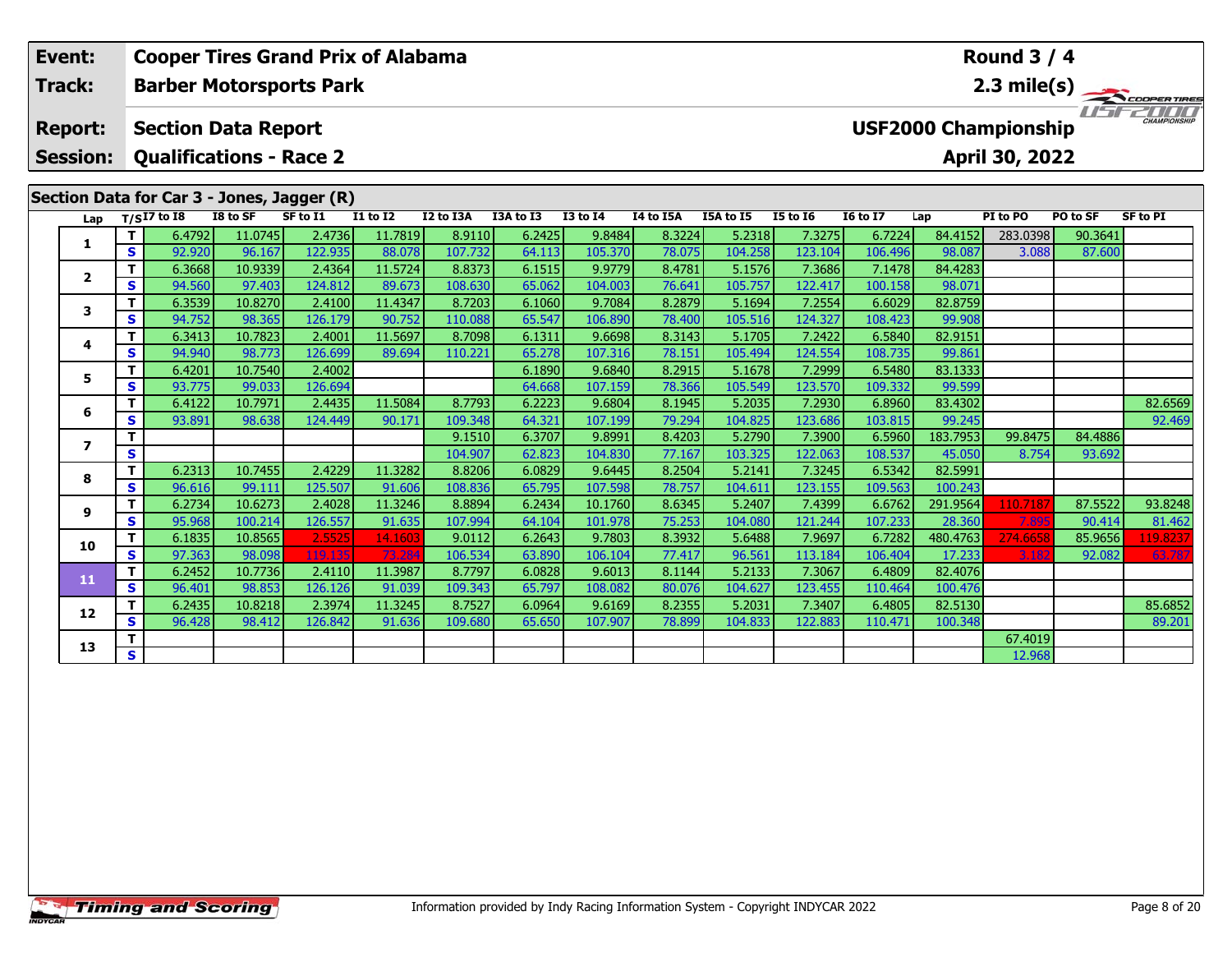| Event:                            |          | <b>Cooper Tires Grand Prix of Alabama</b>                    |          |          |                 |           |           |                 |           |           |                 |                 |                             | Round $3/4$       |          |                                       |
|-----------------------------------|----------|--------------------------------------------------------------|----------|----------|-----------------|-----------|-----------|-----------------|-----------|-----------|-----------------|-----------------|-----------------------------|-------------------|----------|---------------------------------------|
| Track:                            |          | <b>Barber Motorsports Park</b>                               |          |          |                 |           |           |                 |           |           |                 |                 |                             |                   |          | $\overbrace{ }^{2.3 \text{ mile(s)}}$ |
| <b>Report:</b><br><b>Session:</b> |          | <b>Section Data Report</b><br><b>Qualifications - Race 2</b> |          |          |                 |           |           |                 |           |           |                 |                 | <b>USF2000 Championship</b> | April 30, 2022    |          | CHAMPIONSHIP                          |
|                                   |          | Section Data for Car 30 - Andersson, Viktor (R)              |          |          |                 |           |           |                 |           |           |                 |                 |                             |                   |          |                                       |
| Lap                               |          | $T/SI7$ to $I8$                                              | I8 to SF | SF to I1 | <b>I1 to I2</b> | I2 to I3A | I3A to I3 | <b>I3 to I4</b> | I4 to I5A | I5A to I5 | <b>I5 to 16</b> | <b>16 to 17</b> | Lap                         | PI to PO          | PO to SF | <b>SF to PI</b>                       |
|                                   | T        | 7.0251                                                       | 11.5843  | 2.5151   | 11.8707         | 8.8683    | 6.4773    | 9.7585          | 8.4500    | 5.2230    | 7.2980          | 6.9535          | 86.0238                     | 283.6915          | 91.0592  |                                       |
| 1                                 | S.       | 85.699                                                       | 91.935   | 120.906  | 87.419          | 108.251   | 61.789    | 106.341         | 76.896    | 104.433   | 123.602         | 102.957         | 96.252                      | 3.081             | 86.931   |                                       |
|                                   | T.       | 6.4179                                                       | 11.1101  | 2.4600   | 11.7887         | 8.8482    | 6.1003    | 9.7360          | 8.2706    | 5.2349    | 7.3658          | 6.6420          | 83.9745                     |                   |          |                                       |
| $\overline{2}$                    | S        | 93.807                                                       | 95.859   | 123.614  | 88.027          | 108.497   | 65.608    | 106.587         | 78.564    | 104.196   | 122.464         | 107.785         | 98.601                      |                   |          |                                       |
| 3                                 | T.       | 6.3186                                                       | 10.8970  | 2.4307   | 11.5926         | 8.8110    | 5.9986    | 9.6638          | 8.3940    | 5.2106    | 7.3439          | 6.7282          | 83.3890                     |                   |          |                                       |
|                                   | S        | 95.281                                                       | 97.733   | 125.104  | 89.516          | 108.955   | 66.720    | 107.383         | 77.409    | 104.682   | 122.829         | 106.404         | 99.294                      |                   |          |                                       |
| 4                                 | T.       | 6.3741                                                       | 11.1805  | 2.4242   | 11.6127         | 8.8206    | 6.0529    | 9.7144          | 8.3239    | 5.2152    | 7.3323          | 6.7684          | 83.8192                     |                   |          | 83.0554                               |
|                                   | S        | 94.452                                                       | 95.255   | 125.440  | 89.361          | 108.836   | 66.122    | 106.824         | 78.061    | 104.589   | 123.024         | 105.772         | 98.784                      |                   |          | 92.025                                |
| 5                                 | T.       |                                                              |          |          |                 | 10.3286   | 6.8327    | 10.2493         | 8.9507    | 5.7444    | 10.4220         | 7.8759          | 282.0321                    | 188.5963          | 95.8205  |                                       |
|                                   | S        |                                                              |          |          |                 | 92.946    | 58.575    | 101.249         | 72.595    | 94.954    | 86.552          | 90.899          | 29.358                      | 4.635             | 82.612   |                                       |
| 6                                 | T        | 7.7691                                                       | 11.4064  | 2.4791   | 11.8553         | 8.8222    | 6.1966    | 9.6409          | 8.3752    | 5.2143    | 7.3247          | 6.7772          | 85.8610                     |                   |          |                                       |
|                                   | S        | 77.492                                                       | 93.369   | 122.662  | 87.533          | 108.816   | 64.588    | 107.638         | 77.583    | 104.607   | 123.151         | 105.635         | 96.435                      |                   |          |                                       |
| $\overline{7}$                    | T.       | 6.2641                                                       | 10.8959  | 2.4181   | 11.6884         | 8.8202    | 6.0839    | 9.6152          | 8.3041    | 5.2138    | 7.3312          | 6.6550          | 83.2899                     |                   |          |                                       |
|                                   | <b>S</b> | 96.110                                                       | 97.743   | 125.756  | 88.783          | 108.841   | 65.785    | 107.926         | 78.247    | 104.617   | 123.042         | 107.575         | 99.412                      |                   |          |                                       |
| 8                                 | T.       | 6.3190                                                       | 10.8388  | 2.4088   | 11.6301         | 9.2681    | 6.5826    | 10.4166         | 8.9512    | 5.3424    | 7.8369          | 7.6175          | 756.1347                    | 374.884           | 87.5568  | 110.1521                              |
|                                   | <b>S</b> | 95.275                                                       | 98.258   | 126.242  | 89.228          | 103.581   | 60.801    | 99.622          | 72.591    | 102.099   | 115.102         | 93.982          | 10.950                      | 2.33 <sub>i</sub> | 90.409   | 69.388                                |
| 9                                 | T.       | 6.4487                                                       | 11.0207  | 2.4392   | 11.7074         | 8.8630    | 6.1802    | 9.5997          | 8.5674    | 5.2327    | 7.2824          | 6.9399          | 84.2813                     |                   |          |                                       |
|                                   | S        | 93.359                                                       | 96.636   | 124.668  | 88.639          | 108.315   | 64.760    | 108.100         | 75.842    | 104.240   | 123.867         | 103.158         | 98.242                      |                   |          |                                       |
| 10                                |          | 6.4255                                                       | 10.8926  | 2.4097   | 11.6469         | 8.8006    | 6.0945    | 9.5931          | 8.4227    | 5.2302    | 7.3676          | 6.6373          | 83.5207                     |                   |          | 87.4173                               |
|                                   | S.       | 93.696                                                       | 97.773   | 126.195  | 89.099          | 109.083   | 65.670    | 108.174         | 77.145    | 104.289   | 122.434         | 107.861         | 99.137                      |                   |          | 87.433                                |

**T S** 1 **S** 13.101

**11**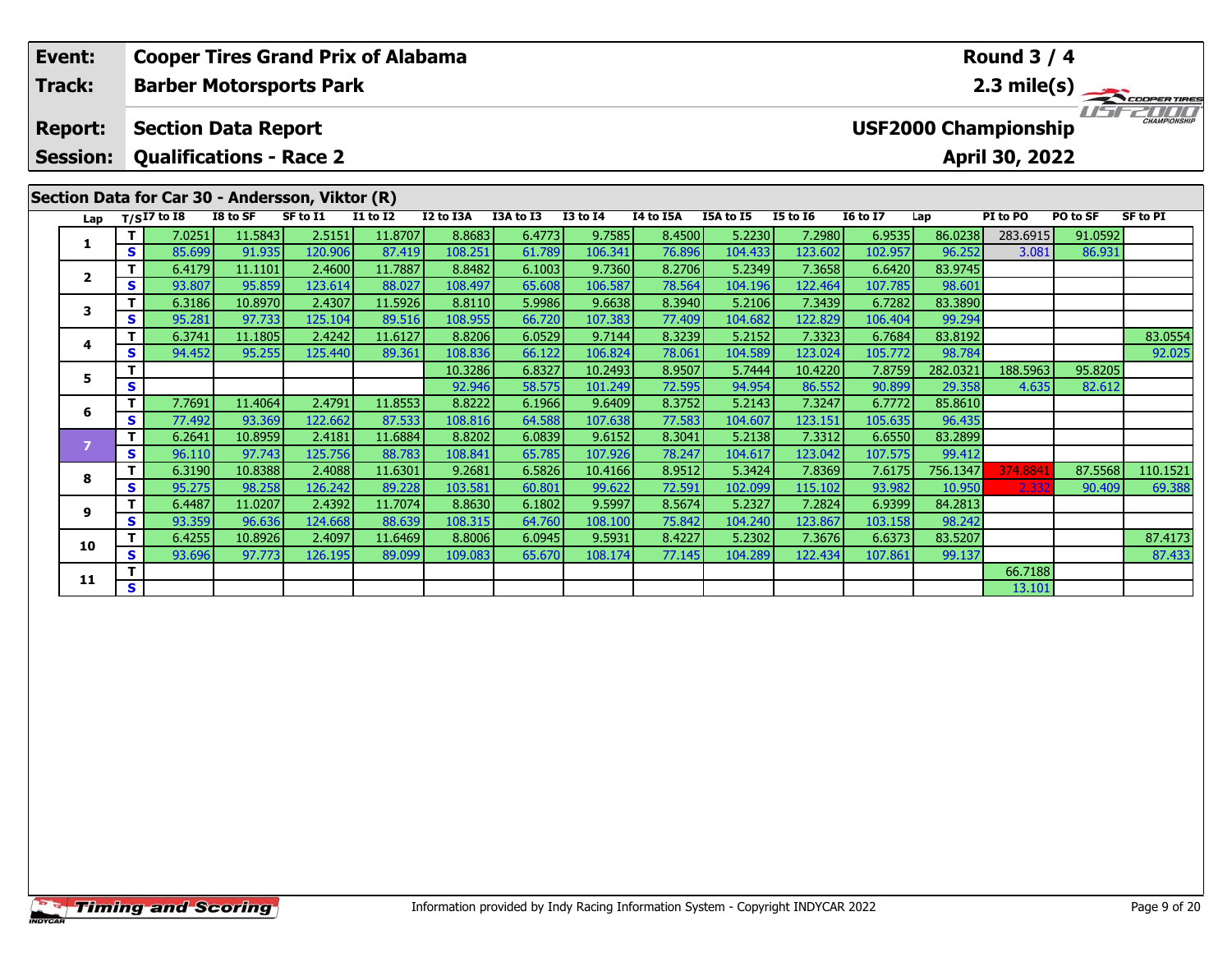| Event:<br><b>Cooper Tires Grand Prix of Alabama</b> |              |               |                                           |                                |                                    |           |           |                 |           |           |                 |                 | <b>Round 3 / 4</b> |                             |          |                       |
|-----------------------------------------------------|--------------|---------------|-------------------------------------------|--------------------------------|------------------------------------|-----------|-----------|-----------------|-----------|-----------|-----------------|-----------------|--------------------|-----------------------------|----------|-----------------------|
| Track:                                              |              |               |                                           | <b>Barber Motorsports Park</b> |                                    |           |           |                 |           |           |                 |                 |                    |                             |          | $2.3 \text{ mile(s)}$ |
| <b>Report:</b>                                      |              |               | <b>Section Data Report</b>                |                                |                                    |           |           |                 |           |           |                 |                 |                    | <b>USF2000 Championship</b> |          | CHAMPIONSHIP          |
| <b>Session:</b>                                     |              |               |                                           | <b>Qualifications - Race 2</b> |                                    |           |           |                 |           |           |                 |                 |                    | April 30, 2022              |          |                       |
|                                                     |              |               |                                           |                                |                                    |           |           |                 |           |           |                 |                 |                    |                             |          |                       |
|                                                     |              |               | Section Data for Car 32 - Weir, Christian |                                |                                    |           |           |                 |           |           |                 |                 |                    |                             |          |                       |
| Lap                                                 |              | $T/SI7$ to I8 | I8 to SF                                  | SF to I1                       | $\overline{11}$ to $\overline{12}$ | I2 to I3A | I3A to I3 | <b>I3 to I4</b> | I4 to I5A | I5A to I5 | <b>I5 to 16</b> | <b>I6 to I7</b> | Lap                | PI to PO                    | PO to SF | <b>SF to PI</b>       |
| 1                                                   | T            | 6.5008        | 11.1311                                   | 2.5029                         | 11.8133                            | 8.9444    | 6.2553    | 9.8554          | 8.5379    | 5.2592    | 7.4208          | 6.7159          | 84.9370            | 376.6878                    | 87.2563  |                       |
|                                                     | $\mathbf{s}$ | 92.611        | 95.678                                    | 121.495                        | 87.844                             | 107.330   | 63.982    | 105.295         | 76.105    | 103.714   | 121.556         | 106.599         | 97.484             | 2.320                       | 90.720   |                       |
| $\mathbf{2}$                                        | T            | 6.3963        | 10.9884                                   | 2.4557                         | 11.5412                            | 8.8604    | 6.1908    | 9.7418          | 8.2810    | 5.2329    | 7.3821          | 6.5968          | 83.6674            |                             |          |                       |
|                                                     | S            | 94.124        | 96.920                                    | 123.831                        | 89.915                             | 108.347   | 64.649    | 106.523         | 78.465    | 104.236   | 122.194         | 108.524         | 98.963             |                             |          |                       |
| 3                                                   | $\mathbf{T}$ | 6.2741        | 10.8504                                   | 2.4376                         | 11.5309                            | 8.8364    | 6.1200    | 9.7278          | 8.2907    | 5.2120    | 7.3382          | 6.5523          | 83.1704            |                             |          |                       |
|                                                     | S            | 95.957        | 98.153                                    | 124.750                        | 89.995                             | 108.642   | 65.397    | 106.676         | 78.374    | 104.654   | 122.925         | 109.261         | 99.555             |                             |          |                       |
| 4                                                   | T            | 6.2418        | 10.8433                                   | 2.4229                         | 11.6192                            | 8.8851    | 6.1648    | 9.6647          | 8.2159    | 5.2034    | 7.3898          | 6.5272          | 83.1781            |                             |          |                       |
|                                                     | S            | 96.454        | 98.217                                    | 125.507                        | 89.311                             | 108.046   | 64.921    | 107.373         | 79.087    | 104.827   | 122.066         | 109.681         | 99.545             |                             |          |                       |
| 5.                                                  | T            | 6.2678        | 10.8829                                   | 2.4543                         | 11.4565                            | 8.8596    | 6.1420    | 9.6918          | 8.2799    | 5.2312    | 7.3799          | 6.5268          | 83.1727            |                             |          | 80.9819               |
|                                                     | S            | 96.054        | 97.860                                    | 123.901                        | 90.580                             | 108.357   | 65.162    | 107.073         | 78.476    | 104.269   | 122.230         | 109.688         | 99.552             |                             |          | 94.381                |
| 6                                                   | т            |               |                                           |                                |                                    | 9.3214    | 6.4140    | 9.9187          | 8.4908    | 5.2549    | 7.3983          | 6.5652          | 175.0254           | 92.3996                     | 84.8569  |                       |
|                                                     | S            |               |                                           |                                |                                    | 102.989   | 62.399    | 104.623         | 76.527    | 103.799   | 121.926         | 109.046         | 47.307             | 9.460                       | 93.285   |                       |
| 7                                                   | т            | 6.1909        | 11.0001                                   | 2.4591                         | 11.3642                            | 8.8480    | 6.1356    | 9.6717          | 8.1805    | 5.2329    | 7.3604          | 6.3891          | 82.8325            |                             |          |                       |
|                                                     | $\mathbf{s}$ | 97.247        | 96.817                                    | 123.659                        | 91.315                             | 108.499   | 65.230    | 107.295         | 79.429    | 104.236   | 122.554         | 112.052         | 99.961             |                             |          |                       |
| 8                                                   | т            | 6.2457        | 10.7787                                   | 2.4344                         | 11.2721                            | 8.8397    | 6.0517    | 9.6150          | 8.2253    | 5.2057    | 7.3509          | 6.3596          | 82.3788            |                             |          |                       |
|                                                     | $\mathbf{s}$ | 96.394        | 98.806                                    | 124.914                        | 92.062                             | 108.601   | 66.135    | 107.928         | 78.997    | 104.780   | 122.712         | 112.571         | 100.511            |                             |          |                       |
| 9                                                   | $\mathbf{T}$ | 6.1655        | 10.9985                                   | 2.6353                         | 13.7719                            | 9.6132    | 6.5132    | 10.2950         | 8.9736    | 5.4077    | 7.4915          | 6.5328          | 248.2900           | 42.4073                     |          | 115.6279              |
|                                                     | S            | 97.647        | 96.83                                     | 115.39                         | 75.35                              | 99.863    | 61.449    | 100.799         | 72.409    | 100.866   | 120.409         | 109.587         | 33.348             | 20.617                      |          | 66.102                |
| 10                                                  | т            |               |                                           |                                |                                    | 10.3111   | 6.7648    | 10.4312         | 8.7369    | 5.6002    | 7.9920          | 7.5941          | 479.0758           | 388.6642                    | 94.2021  |                       |
|                                                     | S            |               |                                           |                                |                                    | 93.104    | 59.163    | 99.483          | 74.371    | 97.399    | 112.869         | 94.272          | 17.283             | 2.249                       | 84.031   |                       |
| 11                                                  | т            | 6.4235        | 14.2418                                   | 3.6274                         | 11.8880                            | 9.0375    | 6.2386    | 11.8623         | 9.7222    | 5.3600    | 7.4479          | 6.4218          | 92,2710            |                             |          |                       |
|                                                     | $\mathbf{s}$ | 93.725        | 74.780                                    | 83.832                         | 87.292                             | 106.224   | 64.153    | 87.481          | 66.834    | 101.764   | 121.114         | 111.481         | 89.736             |                             |          |                       |
| 12                                                  | т            | 6.1739        | 10.8003                                   | 2.4194                         | 11.4686                            | 8.8547    | 6.0698    | 9.6643          | 8.2415    | 5.2317    | 7.3934          | 6.4310          | 82.7486            |                             |          | 83.2471               |
|                                                     | $\mathbf{s}$ | 97.515        | 98.608                                    | 125.689                        | 90.484                             | 108.417   | 65.937    | 107.377         | 78.842    | 104.260   | 122.007         | 111.322         | 100.062            |                             |          | 91.813                |

**T S** 13.088 **S** 13.088

**13**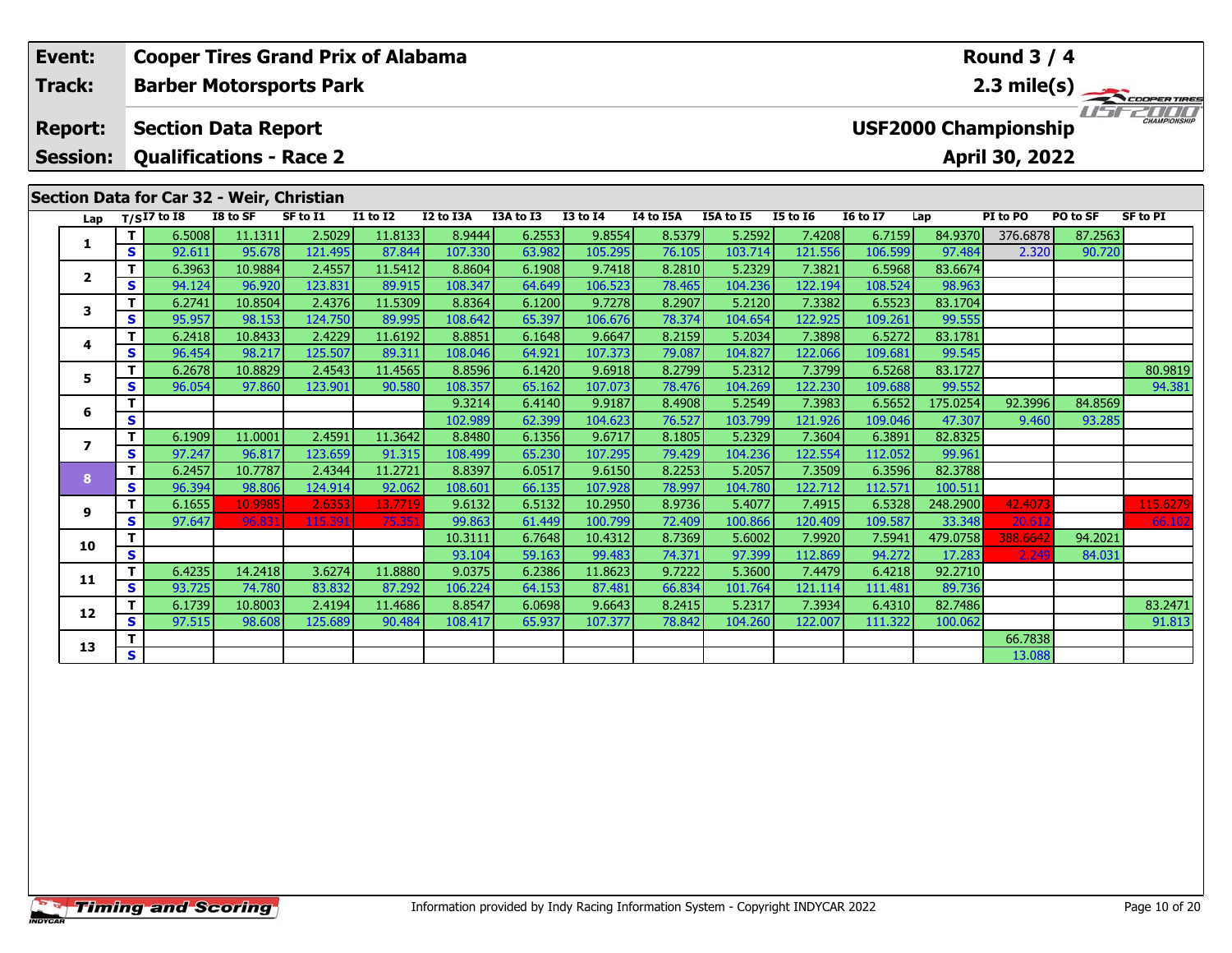| Event:                            |              |                                                              |                   |                   | <b>Cooper Tires Grand Prix of Alabama</b> |                   |                  |                    |                   |                   |                   |                   |                             | Round $3/4$     |                   |                       |
|-----------------------------------|--------------|--------------------------------------------------------------|-------------------|-------------------|-------------------------------------------|-------------------|------------------|--------------------|-------------------|-------------------|-------------------|-------------------|-----------------------------|-----------------|-------------------|-----------------------|
| Track:                            |              | <b>Barber Motorsports Park</b>                               |                   |                   |                                           |                   |                  |                    |                   |                   |                   |                   |                             |                 |                   | $2.3 \text{ mile(s)}$ |
| <b>Report:</b><br><b>Session:</b> |              | <b>Section Data Report</b><br><b>Qualifications - Race 2</b> |                   |                   |                                           |                   |                  |                    |                   |                   |                   |                   | <b>USF2000 Championship</b> | April 30, 2022  |                   | CHAMPIONSHIP          |
|                                   |              |                                                              |                   |                   |                                           |                   |                  |                    |                   |                   |                   |                   |                             |                 |                   |                       |
|                                   |              | Section Data for Car 33 - Kohlbecker, Spike                  |                   |                   |                                           |                   |                  |                    |                   |                   |                   |                   |                             |                 |                   |                       |
| Lap                               |              | $T/SI7$ to $I8$                                              | I8 to SF          | SF to I1          | <b>I1 to I2</b>                           | I2 to I3A         | I3A to I3        | <b>I3 to I4</b>    | I4 to I5A         | I5A to I5         | <b>I5 to 16</b>   | <b>16 to 17</b>   | Lap                         | PI to PO        | PO to SF          | <b>SF to PI</b>       |
|                                   | T.           | 6.4081                                                       | 11.0879           | 2.5811            | 11.6987                                   | 8.9056            | 6.1471           | 9.8945             | 8.4127            | 5.2822            | 7.4666            | 6.7410            | 84.6255                     | 373.3015        | 86.1978           |                       |
| 1                                 | S.           | 93.951                                                       | 96.051            | 117.814           | 88.704                                    | 107.797           | 65.108           | 104.879            | 77.237            | 103.263           | 120.811           | 106.202           | 97.843                      | 2.342           | 91.834            |                       |
| $\mathbf{2}$                      | T.           | 6.3661                                                       | 10.9296           | 2.4606            |                                           |                   | 6.1604           | 9.7916             | 8.3097            | 5.2467            | 7.3986            | 6.6519            | 83.6011                     |                 |                   |                       |
|                                   | S            | 94.571                                                       | 97.442            | 123.584           |                                           |                   | 64.968           | 105.981            | 78.194            | 103.961           | 121.921           | 107.625           | 99.042                      |                 |                   |                       |
| 3                                 | T.           | 6.3396                                                       | 11.0084           | 2.4413            |                                           |                   | 6.0907           | 9.7264             | 8.2562            | 5.2398            | 7.3770            | 6.6977            | 83.3731                     |                 |                   |                       |
|                                   | <b>S</b>     | 94.966                                                       | 96.744            | 124.561           |                                           |                   | 65.711           | 106.692            | 78.701            | 104.098           | 122.278           | 106.889           | 99.313                      |                 |                   |                       |
| 4                                 | T.           | 6.4101                                                       | 10.7844           | 2.4240            |                                           |                   | 6.0970           | 9.7093             | 8.3537            | 5.2225            | 7.4035            | 6.6226            | 83.2883                     |                 |                   |                       |
|                                   | S            | 93.921                                                       | 98.754            | 125.450           |                                           |                   | 65.643           | 106.880            | 77.783            | 104.443           | 121.840           | 108.101           | 99.414                      |                 |                   |                       |
| 5.                                | T.           | 6.3179                                                       | 10.8476           | 2.4588            | 204.5719                                  |                   | 6.1277           | 9.7718             | 8.2964            | 5.2390            | 7.3937            | 6.6185            | 83.3661                     |                 |                   | 81.4358               |
|                                   | S.           | 95.292                                                       | 98.178            | 123.675           | 5.073                                     |                   | 65.314           | 106.196            | 78.320            | 104.114           | 122.002           | 108.168           | 99.321                      |                 |                   | 93.855                |
| 6                                 | T            |                                                              |                   |                   |                                           | 9.2346            | 6.4073           | 9.9647             | 8.6614            | 5.2919            | 7.7417            | 7.0613            | 195.1930                    | 111.3763        | 86.1444           |                       |
|                                   | S            |                                                              |                   |                   |                                           | 103.957           | 62.464           | 104.140            | 75.019            | 103.073           | 116.518           | 101.385           | 42.420                      | 7.848           | 91.891            |                       |
| $\overline{ }$                    | T.           | 6.4445                                                       | 11.1184           | 2.5595            | 11.5810                                   | 8.8842            | 6.0930           | 9.8254             | 8.2783            | 5.2560            | 7.4285            | 6.6953            | 84.1641                     |                 |                   |                       |
|                                   | <b>S</b>     | 93.420                                                       | 95.787            | 118.809           | 89.606                                    | 108.057           | 65.686           | 105.617            | 78.491            | 103.778           | 121.430           | 106.927           | 98.379                      |                 |                   |                       |
| 8                                 | T.           | 6.2612                                                       | 10.8126           | 2.4351<br>124.878 | 236.3747                                  | 9.1932            | 6.1527           | 9.7703             | 8.2765            | 5.2886            | 7.9197            | 6.7648            | 309.2494                    | 129.888         | 91.9000           | 88.2826               |
|                                   | S<br>T.      | 96.155<br>6.2388                                             | 98.496<br>11.6567 | 3.2588            | 4.390<br>14.7499                          | 104.425<br>9.0284 | 65.049<br>6.2253 | 106.212<br>10.6567 | 78.508<br>10.2035 | 103.138<br>5.5394 | 113.899<br>7.9245 | 105.829<br>7.3002 | 26.775<br>479.2344          | 6.73<br>273.868 | 86.136<br>89.1432 | 86.576                |
| 9                                 | <b>S</b>     | 96.500                                                       | 91.364            | 93.314            | 70.355                                    | 106.331           | 64.290           | 97.378             | 63.681            | 98.468            | 113.830           | 98.067            | 17.278                      | 3.192           | 88.800            | 115.4735<br>66.190    |
|                                   | T.           | 6.2220                                                       | 10.9246           | 2.4330            |                                           |                   | 6.1606           | 9.6544             | 8.2758            | 5.2461            | 7.3390            | 6.6016            | 83.1241                     |                 |                   |                       |
| 10                                | S.           | 96.761                                                       | 97.486            | 124.986           |                                           |                   | 64.966           | 107.487            | 78.515            | 103.973           | 122.911           | 108.445           | 99.610                      |                 |                   |                       |
| <b>ALCOHOL:</b>                   | $\mathbf{T}$ | 6.3449                                                       | 10.7532           | 2.4200            |                                           |                   | 6.1616           | 9.6479             | 8.2848            | 5.2420            | 7.4208            | 6.5473            | 83.1008                     |                 |                   | 85.8454               |

**12**

**<sup>T</sup>** 6.3449 10.7532 2.4200 6.1616 9.6479 8.2848 5.2420 7.4208 6.5473 83.1008 85.8454 **<sup>S</sup>** 94.887 99.040 125.657 64.955 107.560 78.430 104.055 121.556 109.344 99.638 89.034

**d T S** 1 **S** 1 **S** 13.992

89.034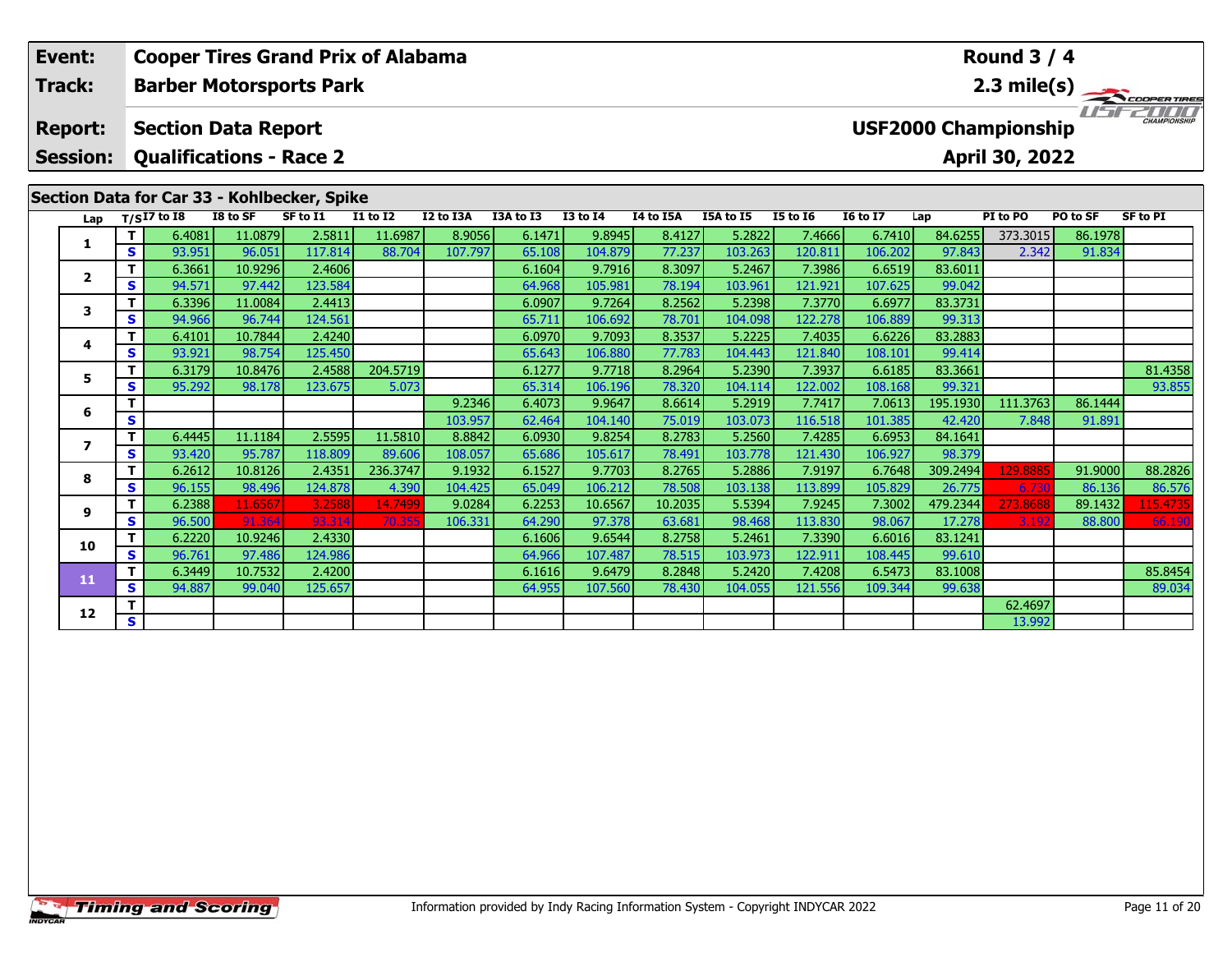| Event:          |          | <b>Cooper Tires Grand Prix of Alabama</b>   |                   |          |                   |                   |                  |                   |                  |                   |                   |                   |                | Round $3/4$                 |                   |                       |
|-----------------|----------|---------------------------------------------|-------------------|----------|-------------------|-------------------|------------------|-------------------|------------------|-------------------|-------------------|-------------------|----------------|-----------------------------|-------------------|-----------------------|
| Track:          |          | <b>Barber Motorsports Park</b>              |                   |          |                   |                   |                  |                   |                  |                   |                   |                   |                |                             |                   | $2.3 \text{ mile(s)}$ |
| <b>Report:</b>  |          | <b>Section Data Report</b>                  |                   |          |                   |                   |                  |                   |                  |                   |                   |                   |                | <b>USF2000 Championship</b> |                   | CHAMPIONSHIP          |
| <b>Session:</b> |          | <b>Qualifications - Race 2</b>              |                   |          |                   |                   |                  |                   |                  |                   |                   |                   |                | April 30, 2022              |                   |                       |
|                 |          | Section Data for Car 4 - d'Orlando, Michael | I8 to SF          | SF to I1 | <b>I1 to I2</b>   |                   |                  |                   | I4 to I5A        |                   | <b>I5 to 16</b>   |                   |                |                             |                   |                       |
| Lap             | T.       | $T/SI7$ to $I8$                             |                   | 2.4720   |                   | I2 to I3A         | I3A to I3        | <b>I3 to I4</b>   |                  | I5A to I5         |                   | <b>I6 to I7</b>   | Lap<br>84.1459 | PI to PO                    | PO to SF          | <b>SF to PI</b>       |
| 1               | S.       | 6.4020<br>94.040                            | 11.0795<br>96.123 | 123.014  | 11.8285<br>87.731 | 8.8720<br>108.206 | 6.3018<br>63.510 | 9.7269<br>106.686 | 8.3260<br>78.041 | 5.2035<br>104.825 | 7.3011<br>123.549 | 6.6326<br>107.938 | 98.401         | 275.5709<br>3.172           | 86.3282<br>91.696 |                       |
|                 | т        | 6.3291                                      | 10.9208           | 2.4363   | 11.6486           | 8.9130            | 6.1761           | 9.6894            | 8.2811           | 5.1954            | 7.3197            | 6.6401            | 83.5496        |                             |                   |                       |
| $\mathbf{2}$    | <b>S</b> | 95.123                                      | 97.520            | 124.817  | 89.086            | 107.708           | 64.803           | 107.099           | 78.465           | 104.988           | 123.235           | 107.816           | 99.103         |                             |                   |                       |
|                 | T.       | 6.3388                                      | 10.8201           | 2.4230   | 11.5096           | 8.7624            | 6.1189           | 9.6164            | 8.2524           | 5.1995            | 7.2958            | 6.5552            | 82.8921        |                             |                   |                       |
| 3               | <b>S</b> | 94.978                                      | 98.428            | 125.502  | 90.162            | 109.559           | 65.408           | 107.912           | 78.737           | 104.905           | 123.639           | 109.212           | 99.889         |                             |                   |                       |
|                 | T.       | 6.3342                                      | 10.8277           | 2.4215   | 12.1305           | 8.8808            | 6.1550           | 9.6285            | 8.2223           | 5.2000            | 7.3020            | 6.6563            | 83.7588        |                             |                   |                       |
| 4               | S.       | 95.047                                      | 98.359            | 125.580  | 85.547            | 108.098           | 65.025           | 107.777           | 79.026           | 104.895           | 123.534           | 107.554           | 98.855         |                             |                   |                       |
| 5               | т        | 6.3122                                      | 10.7702           | 2.4136   | 11.4578           | 8.8036            | 6.1114           | 9.6132            | 8.1305           | 5.1787            | 7.3137            | 6.5262            | 82.6311        |                             |                   | 81.9783               |
|                 | <b>S</b> | 95.378                                      | 98.884            | 125.991  | 90.570            | 109.046           | 65.489           | 107.948           | 79.918           | 105.327           | 123.336           | 109.698           | 100.204        |                             |                   | 93.234                |
| 6               | т        |                                             |                   |          |                   | 9.1117            | 6.3454           | 9.8596            | 8.3786           | 5.2404            | 8.8956            | 7.6640            | 262.0065       | 176.0220                    | 86.9894           |                       |
|                 | S        |                                             |                   |          |                   | 105.359           | 63.074           | 105.250           | 77.551           | 104.086           | 101.404           | 93.412            | 31.602         | 4.966                       | 90.999            |                       |
| $\overline{ }$  | T.       | 6.4906                                      | 10.9439           | 2.4636   | 11.5050           | 8.8149            | 6.1304           | 9.6404            | 8.1060           | 5.2142            | 7.3226            | 6.5100            | 83.1416        |                             |                   |                       |
|                 | <b>S</b> | 92.757                                      | 97.314            | 123.434  | 90.198            | 108.907           | 65.286           | 107.644           | 80.159           | 104.609           | 123.186           | 109.971           | 99.589         |                             |                   |                       |
| 8               | T.       | 6.2157                                      | 10.6671           | 2.4154   | 11.3836           | 8.9586            | 6.1499           | 9.6388            | 8.1161           | 5.4927            | 8.2398            | 6.7035            | 315.8312       | 139.3455                    | 91.8165           | 85.5805               |
|                 | <b>S</b> | 96.859                                      | 99.840            | 125.897  | 91.160            | 107.160           | 65.079           | 107.661           | 80.060           | 99.305            | 109.474           | 106.796           | 26.217         | 6.27                        | 86.214            | 89.310                |
| 9               | т        | 6.2004                                      | 11.5937           | 3.1287   | 14.507            | 9.1124            | 6.3014           | 9.7430            | 8.3752           | 5.2425            | 7.3447            | 6.5777            | 468.1550       | 267.357                     | 84.9794           | 115.1881              |
|                 | S.       | 97.098                                      | 91.860            | 97.194   | 71.529            | 105.351           | 63.514           | 106.510           | 77.583           | 104.045           | 122.816           | 108.839           | 17.686         | 3.269                       | 93.151            | 66.354                |
| 10              | T.       | 6.2311                                      | 10.9331           | 2.4261   | 11.5298           | 8.7953            | 6.0971           | 9.5848            | 8.2149           | 5.2521            | 7.3353            | 6.4890            | 82.8886        |                             |                   |                       |
|                 | S.       | 96.619                                      | 97.411            | 125.341  | 90.004            | 109.149           | 65.642           | 108.268           | 79.097           | 103.855           | 122.973           | 110.327           | 99.893         |                             |                   |                       |
| 11              | т        | 6.1811                                      | 10.7873           | 2.4023   |                   |                   | 6.0757           | 9.5704            | 8.1410           | 5.2050            | 7.3517            | 6.5891            | 82.5647        |                             |                   | 84.5416               |
|                 | S.       | 97.401                                      | 98.727            | 126.583  |                   |                   | 65.873           | 108.431           | 79.815           | 104.794           | 122.699           | 108.651           | 100.285        |                             |                   | 90.407                |

**2 S** 1 **S** 12.942

**12**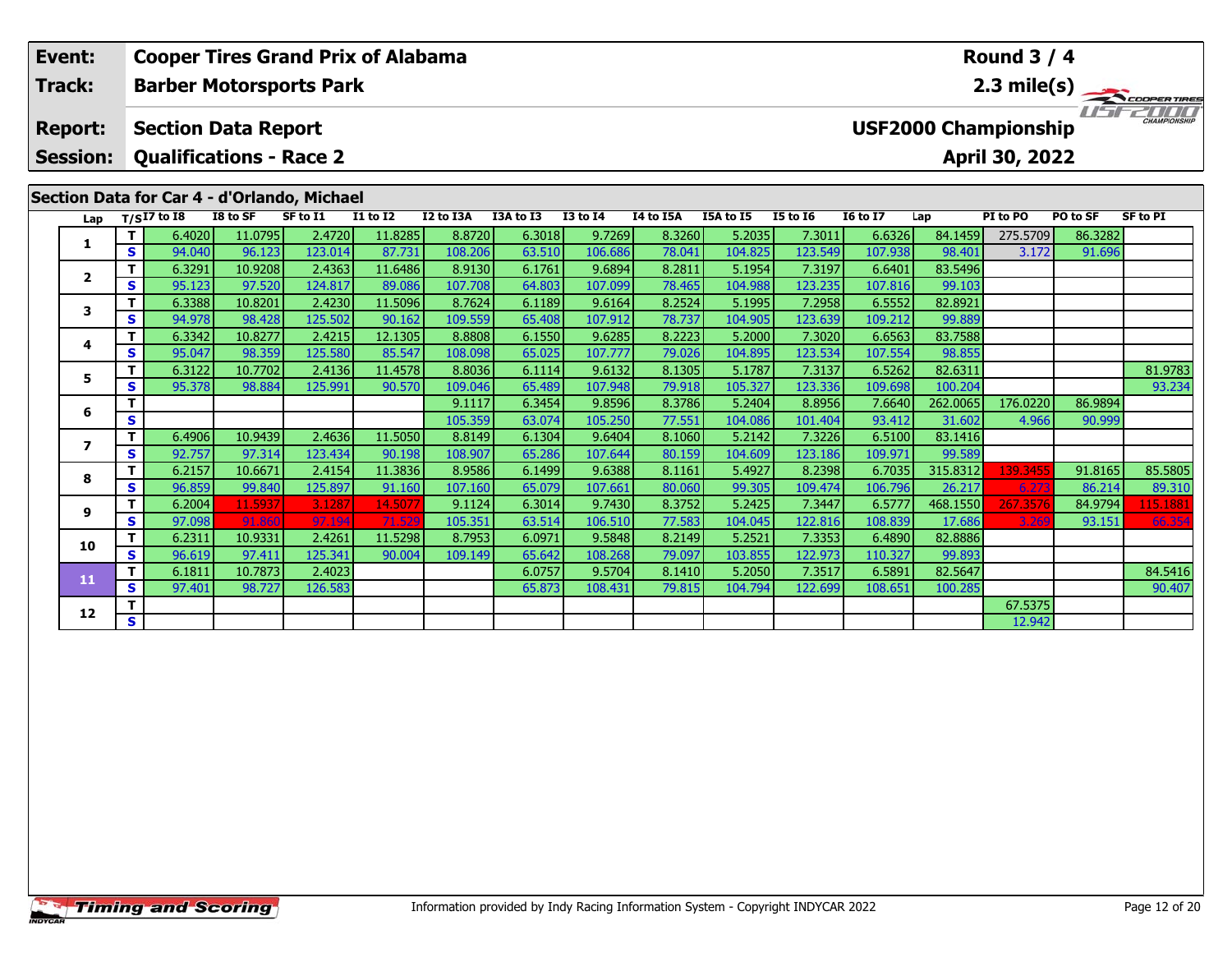| Event:                            |        | <b>Cooper Tires Grand Prix of Alabama</b>                    |                   |                   |                   |                                               |                  |                     |                  |                   |                   |                   |                   | <b>Round 3 / 4</b> |          |                 |
|-----------------------------------|--------|--------------------------------------------------------------|-------------------|-------------------|-------------------|-----------------------------------------------|------------------|---------------------|------------------|-------------------|-------------------|-------------------|-------------------|--------------------|----------|-----------------|
| Track:                            |        | <b>Barber Motorsports Park</b>                               |                   |                   |                   |                                               |                  |                     |                  |                   |                   |                   |                   |                    |          | 2.3 mile(s)     |
| <b>Report:</b><br><b>Session:</b> |        | <b>Section Data Report</b><br><b>Qualifications - Race 2</b> |                   |                   |                   | <b>USF2000 Championship</b><br>April 30, 2022 | I I T            | <b>CHAMPIONSHIP</b> |                  |                   |                   |                   |                   |                    |          |                 |
|                                   |        | Section Data for Car 5 - Hays, Nicky (R)                     |                   |                   |                   |                                               |                  |                     |                  |                   |                   |                   |                   |                    |          |                 |
| Lap                               |        | $T/SI7$ to I8                                                | I8 to SF          | SF to I1          | <b>I1 to I2</b>   | I2 to I3A                                     | I3A to I3        | <b>I3 to I4</b>     | I4 to I5A        | I5A to I5         | <b>I5 to 16</b>   | <b>I6 to I7</b>   | Lap               | PI to PO           | PO to SF | <b>SF to PI</b> |
| 1                                 | т      | 6.4583                                                       | 11.1046           | 2.4752            | 11.7288           | 8.8988                                        | 6.2704           | 9.8719              | 8.4383           | 5.2589            | 7.3798            | 6.8022            | 84.6872           | 290.7367           | 86.6927  |                 |
|                                   | S.     | 93.220                                                       | 95.906            | 122.855           | 88.477            | 107.880                                       | 63.828           | 105.119             | 77.003           | 103.720           | 122.232           | 105.247           | 97.772            | 3.006              | 91.310   |                 |
| 2                                 | т      | 6.4105                                                       | 11.0131           | 2.4587            | 11.5725           | 8.8557                                        | 6.1416           | 9.7719              | 8.2660           | 5.2397            | 7.3932            | 6.6365            | 83.7594           |                    |          |                 |
|                                   | S.     | 93.916                                                       | 96.703            | 123.680           | 89.672            | 108.405                                       | 65.167           | 106.195             | 78.608           | 104.100           | 122.010           | 107.874           | 98.855            |                    |          |                 |
| 3                                 | т      | 6.3458                                                       | 10.8694           | 2.4414            | 11.4940           | 8.7961                                        | 6.1265           | 9.7404              | 8.2488           | 5.2248            | 7.3585            | 6.5005            | 83.1462           |                    |          |                 |
|                                   | S<br>т | 94.873<br>6.3056                                             | 97.981<br>10.9481 | 124.556<br>2.4319 | 90.284<br>11.4328 | 109.139<br>8.7825                             | 65.327<br>6.1339 | 106.538<br>9.7002   | 78.772<br>8.2389 | 104.397<br>5.2181 | 122.586<br>7.3429 | 110.131<br>6.5436 | 99.584<br>83.0785 |                    |          | 81.8403         |
| 4                                 | s      | 95.478                                                       | 97.277            | 125.043           | 90.768            | 109.308                                       | 65.248           | 106.980             | 78.866           | 104.531           | 122.846           | 109.406           | 99.665            |                    |          | 93.391          |
|                                   | т      |                                                              |                   |                   |                   | 9.2227                                        | 6.5201           | 11.8447             | 8.9844           | 5.3882            | 7.4461            | 6.6777            | 199.4441          | 113.3124           | 87.2304  |                 |
| 5                                 | S      |                                                              |                   |                   |                   | 104.091                                       | 61.384           | 87.611              | 72.322           | 101.231           | 121.143           | 107.209           | 41.515            | 7.714              | 90.747   |                 |
|                                   | т      | 6.3143                                                       | 10.7999           | 2.4543            | 11.5096           | 8.8397                                        | 6.1833           | 9.7242              | 8.2043           | 5.2995            | 7.4288            | 6.5773            | 83.3352           |                    |          |                 |
| 6                                 | S      | 95.346                                                       | 98.612            | 123.901           | 90.162            | 108.601                                       | 64.727           | 106.716             | 79.199           | 102.926           | 121.425           | 108.845           | 99.358            |                    |          |                 |
|                                   | T      | 6.2707                                                       | 10.7766           | 2.4291            | 11.4142           | 8.8066                                        | 6.0904           | 9.7165              | 8.2320           | 5.2468            | 7.4025            | 6.4651            | 82.8505           |                    |          |                 |
| $\overline{ }$                    | S.     | 96.009                                                       | 98.825            | 125.187           | 90.915            | 109.009                                       | 65.714           | 106.801             | 78.933           | 103.959           | 121.857           | 110.734           | 99.939            |                    |          |                 |
| 8                                 | т      | 6.2475                                                       | 10.9641           | 2.4482            | 11.4531           | 8.8166                                        | 6.0759           | 9.7083              | 8.3231           | 5.2466            | 7.3914            | 6.5246            | 83.1994           |                    |          |                 |
|                                   | S      | 96.366                                                       | 97.135            | 124.210           | 90.607            | 108.886                                       | 65.871           | 106.891             | 78.069           | 103.963           | 122.040           | 109.725           | 99.520            |                    |          |                 |
| 9                                 | т      | 6.3580                                                       | 10.7893           | 2.4194            | 232.8668          | 10.3642                                       | 6.4773           | 11.6627             | 9.5177           | 6.5336            | 8.9165            | 7.0267            | 770.6345          | 366.2255           | 92.8420  | 99.1176         |
|                                   | S      | 94.691                                                       | 98.709            | 125.689           | 4.456             | 92.627                                        | 61.789           | 88.978              | 68.270           | 83.485            | 101.166           | 101.884           | 10.744            | 2.38               | 85.262   | 77.112          |
| 10                                | т      | 6.2555                                                       | 11.2352           | 2.4530            | 11.5537           | 8.8996                                        | 6.1293           | 9.6623              | 8.1997           | 5.2505            | 7.3625            | 6.4949            | 83.4962           |                    |          |                 |
|                                   | S      | 96.243                                                       | 94.791            | 123.967           | 89.818            | 107.870                                       | 65.297           | 107.400             | 79.243           | 103.886           | 122.519           | 110.226           | 99.166            |                    |          |                 |
| 11                                | т<br>s | 6.2811                                                       | 10.9325           | 2.4235            | 11.5072           | 8.7947                                        | 6.0992           | 9.6481              | 8.2060           | 5.2317            | 7.3989            | 6.5306            | 83.0535           |                    |          | 86.2616         |
|                                   |        | 95.850                                                       | 97.416            | 125.476           | 90.181            | 109.157                                       | 65.620           | 107.558             | 79.183           | 104.260           | 121.916           | 109.624           | 99.695            | 62.4455            |          | 88.605          |
| 12                                | S.     |                                                              |                   |                   |                   |                                               |                  |                     |                  |                   |                   |                   |                   | 13.998             |          |                 |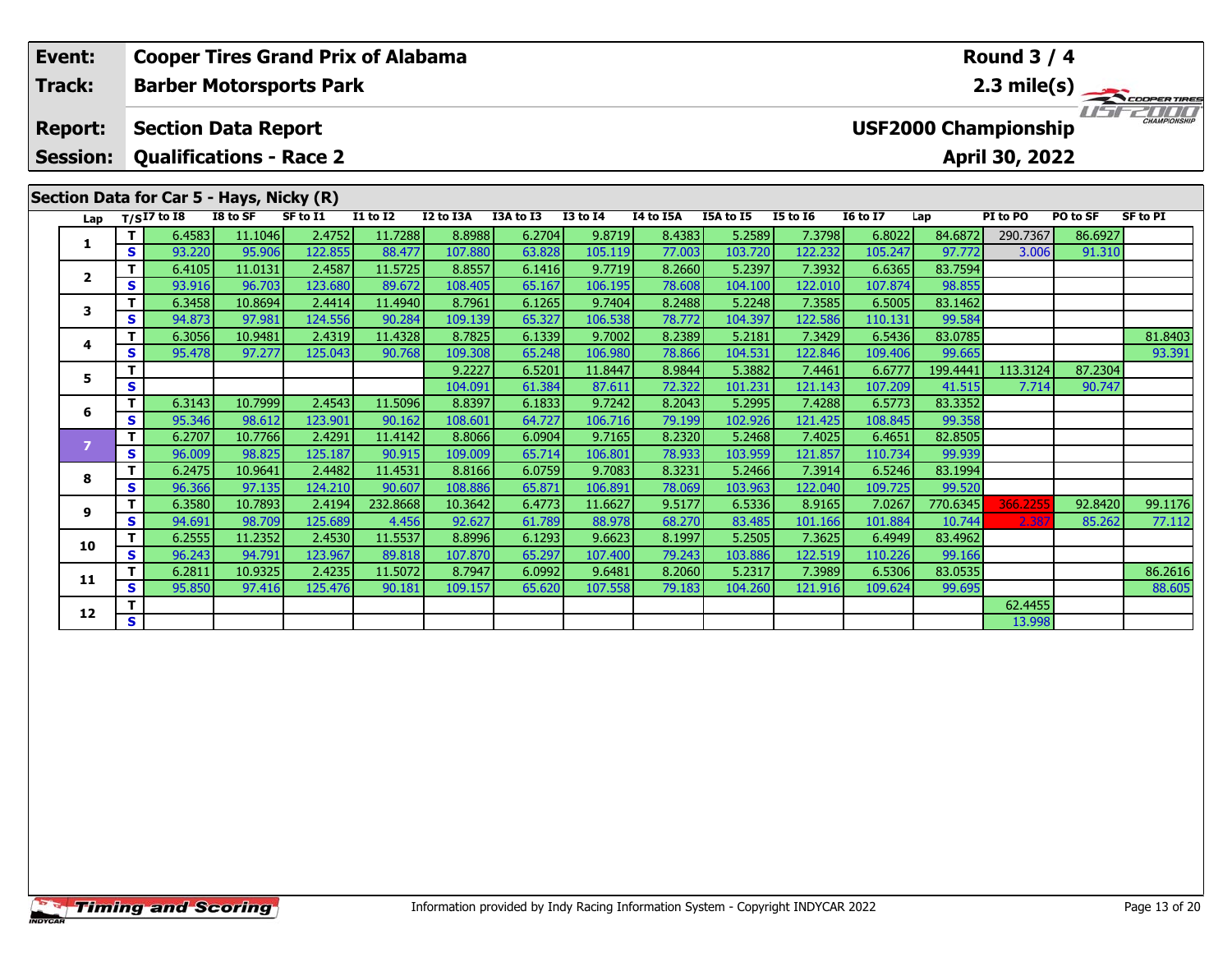|  | Event:                            |          | <b>Cooper Tires Grand Prix of Alabama</b>                    |                   |                   |                                    |                  |                  | <b>Round 3 / 4</b> |                  |                  |                                                                        |                  |                   |          |          |                 |  |  |  |  |
|--|-----------------------------------|----------|--------------------------------------------------------------|-------------------|-------------------|------------------------------------|------------------|------------------|--------------------|------------------|------------------|------------------------------------------------------------------------|------------------|-------------------|----------|----------|-----------------|--|--|--|--|
|  | Track:                            |          | <b>Barber Motorsports Park</b>                               |                   |                   |                                    |                  |                  |                    |                  |                  |                                                                        |                  |                   |          |          |                 |  |  |  |  |
|  | <b>Report:</b><br><b>Session:</b> |          | <b>Section Data Report</b><br><b>Qualifications - Race 2</b> |                   |                   |                                    |                  |                  |                    |                  |                  | $2.3 \text{ mile(s)}$<br><b>USF2000 Championship</b><br>April 30, 2022 |                  |                   |          |          |                 |  |  |  |  |
|  |                                   |          | Section Data for Car 63 - Burke, Trey                        |                   |                   |                                    |                  |                  |                    |                  |                  |                                                                        |                  |                   |          |          |                 |  |  |  |  |
|  | Lap                               |          | $T/SI\overline{7}$ to I8                                     | I8 to SF          | SF to I1          | $\overline{11}$ to $\overline{12}$ | I2 to I3A        | I3A to I3        | <b>I3 to I4</b>    | I4 to I5A        | I5A to I5        | <b>I5 to 16</b>                                                        | <b>I6 to I7</b>  | Lap               | PI to PO | PO to SF | <b>SF to PI</b> |  |  |  |  |
|  | 1                                 | T.       | 6.8863                                                       | 11.2540           | 2.5326            | 11.9535                            | 9.0077           | 6.2762           | 9.9307             | 8.6059           | 5.2706           | 7.4214                                                                 | 7.0097           | 86.1486           | 293.1718 | 94.3742  |                 |  |  |  |  |
|  |                                   | <b>S</b> | 87.427                                                       | 94.633            | 120.071           | 86.814                             | 106.575          | 63.769           | 104.497            | 75.503           | 103.490          | 121.547                                                                | 102.131          | 96.113            | 2.981    | 83.878   |                 |  |  |  |  |
|  |                                   | т        | 6.4802                                                       | 11.0667           | 2.4904            | 18.8432                            | 9.0197           | 6.2697           | 9.8675             | 8.5270           | 5.2740           | 7.4155                                                                 | 6.9519           | 92.2058           |          |          |                 |  |  |  |  |
|  | $\mathbf{2}$<br>3                 | S.       | 92.905                                                       | 96.235            | 122.105           | 55.072                             | 106.434          | 63.835           | 105.166            | 76.202           | 103.423          | 121.643                                                                | 102.980          | 89.799            |          |          |                 |  |  |  |  |
|  |                                   | т        | 6.6026                                                       | 11.0711           | 2.4698            | 11.7363                            | 8.8482           | 6.1438           | 9.8049             | 8.4645           | 5.2502           | 7.3989                                                                 | 6.8521           | 84.6424           |          |          |                 |  |  |  |  |
|  |                                   | <b>S</b> | 91.183                                                       | 96.196            | 123.124           | 88.420                             | 108.497          | 65.143           | 105.838            | 76.764           | 103.892          | 121.916                                                                | 104.480          | 97.823            |          |          |                 |  |  |  |  |
|  | 4                                 |          | 6.4835                                                       | 10.9473           | 2.4459            | 11.6022                            | 8.8706           | 6.0793           | 9.8000             | 8.5010           | 5.2398           | 7.3703                                                                 | 6.8215           | 84.1614           |          |          | 82.9959         |  |  |  |  |
|  |                                   | S.       | 92.858                                                       | 97.284            | 124.327           | 89.442                             | 108.223          | 65.834           | 105.891            | 76.435           | 104.098          | 122.389                                                                | 104.949          | 98.382            |          |          | 92.091          |  |  |  |  |
|  | 5                                 |          |                                                              |                   |                   |                                    | 9.0879           | 6.3982           | 9.9633             | 8.7102           | 5.3020           | 7.6075                                                                 | 7.0711           | 275.5780          | 190.4387 | 86.3259  |                 |  |  |  |  |
|  |                                   | S        |                                                              |                   |                   |                                    | 105.635          | 62.553           | 104.155            | 74.599           | 102.877          | 118.573                                                                | 101.244          | 30.046            | 4.590    | 91.698   |                 |  |  |  |  |
|  | 6                                 |          | 6.4928                                                       | 10.9591           | 2.4624            | 11.5954                            | 8.8554           | 6.2246           | 13.9014            | 8.8697           | 5.2800           | 7.4107                                                                 | 6.8799           | 88.9314           |          |          |                 |  |  |  |  |
|  |                                   | S.       | 92.725                                                       | 97.180            | 123.494           | 89.495                             | 108.408          | 64.298           | 74.649             | 73.258           | 103.306          | 121.722                                                                | 104.058          | 93.105            |          |          |                 |  |  |  |  |
|  | $\overline{ }$<br>8               | т        | 6.4036                                                       | 10.8087           | 2.4486            | 11.5246                            | 8.8017           | 6.0592           | 9.6849             | 8.3032           | 5.2312           | 7.3634                                                                 | 6.7101           | 83.3392           |          |          |                 |  |  |  |  |
|  |                                   | <b>S</b> | 94.017                                                       | 98.532            | 124.190           | 90.045                             | 109.070          | 66.053           | 107.149            | 78.256           | 104.269          | 122.504                                                                | 106.691          | 99.353            |          |          |                 |  |  |  |  |
|  |                                   | <b>S</b> | 6.3430                                                       | 10.8209           | 2.4430            | 11.4576<br>90.571                  | 9.9296           | 6.3657           | 10.0254            | 9.2120<br>70.535 | 6.0114           | 8.5096                                                                 | 7.3883           | 749.1037          | 552.282  | 91.3353  | 105.6505        |  |  |  |  |
|  |                                   | т        | 94.915<br>6.4027                                             | 98.421<br>10.9256 | 124.474<br>2.4648 | 11.7154                            | 96.681<br>8.8452 | 62.872<br>6.1400 | 103.510<br>9.7154  | 8.3362           | 90.737<br>5.2745 | 106.003<br>7.3885                                                      | 96.898<br>6.7430 | 11.053<br>83.9513 | 1.583    | 86.669   | 72.344          |  |  |  |  |
|  | 9                                 | S.       | 94.030                                                       | 97.477            | 123.373           | 88.578                             | 108.533          | 65.184           | 106.813            | 77.946           | 103.414          | 122.088                                                                | 106.171          | 98.629            |          |          |                 |  |  |  |  |
|  |                                   |          | 6.2383                                                       | 10.8936           | 2.4386            | 11.4687                            | 8.8296           | 6.0955           | 9.6977             | 8.2714           | 5.2368           | 7.3946                                                                 | 6.7500           | 83.3148           |          |          | 84.8542         |  |  |  |  |
|  | 10                                | S.       | 96.508                                                       | 97.764            | 124.699           | 90.483                             | 108.725          | 65.659           | 107.008            | 78.557           | 104.158          | 121.987                                                                | 106.061          | 99.382            |          |          | 90.074          |  |  |  |  |

**<sup>T</sup>** 61.9980 **<sup>S</sup>** 14.099

**11**

90.074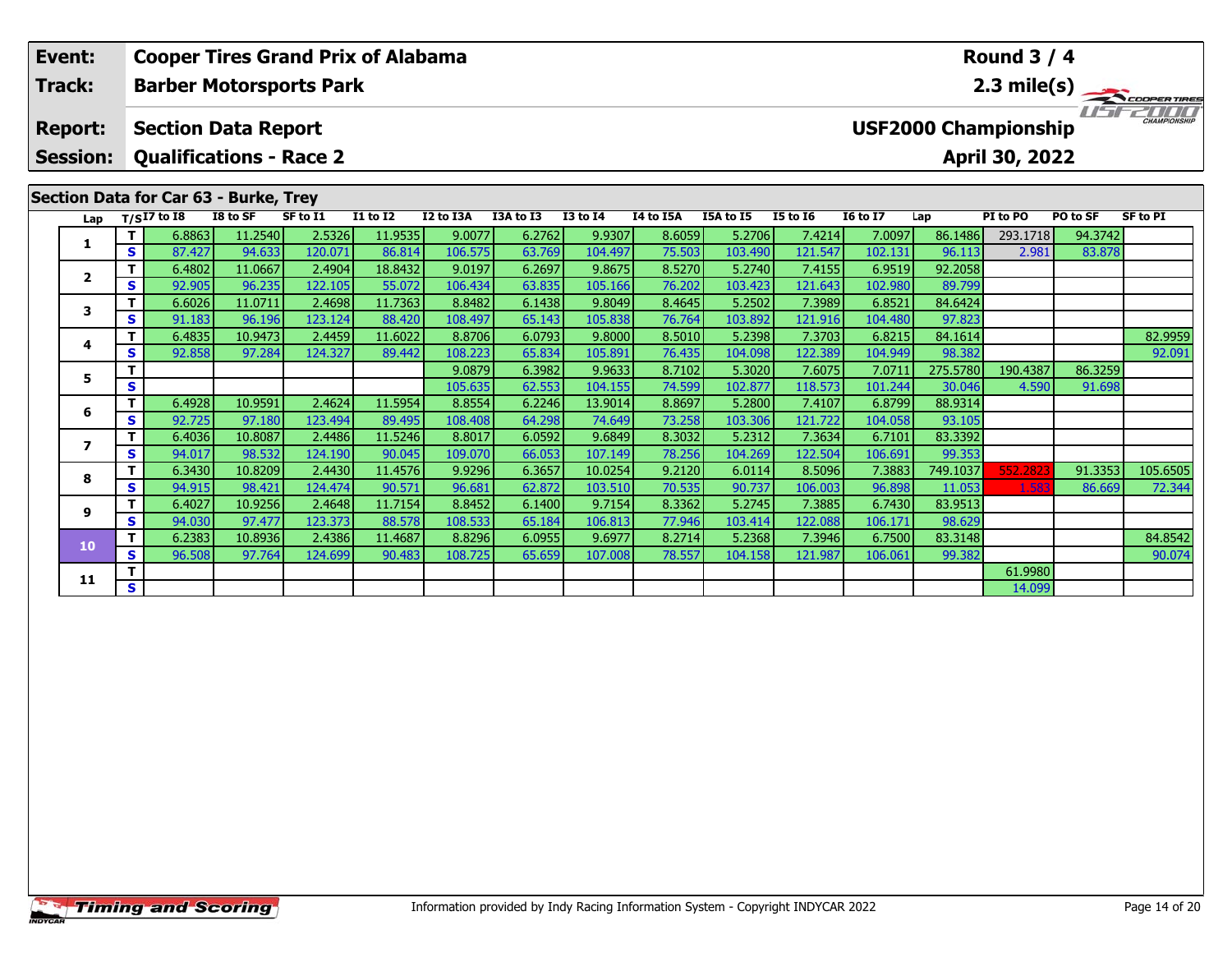|  | Event:          |    | <b>Cooper Tires Grand Prix of Alabama</b> |                   |                   |                 |           | <b>Round 3 / 4</b> |                   |                  |                   |                   |                   |                   |                             |          |                    |  |  |  |
|--|-----------------|----|-------------------------------------------|-------------------|-------------------|-----------------|-----------|--------------------|-------------------|------------------|-------------------|-------------------|-------------------|-------------------|-----------------------------|----------|--------------------|--|--|--|
|  | Track:          |    | <b>Barber Motorsports Park</b>            |                   |                   |                 |           |                    |                   |                  |                   |                   | 2.3 mile(s)       |                   |                             |          |                    |  |  |  |
|  | <b>Report:</b>  |    | <b>Section Data Report</b>                |                   |                   |                 |           |                    |                   |                  |                   |                   |                   |                   | <b>USF2000 Championship</b> |          | <b>HAMPIONSHIP</b> |  |  |  |
|  | <b>Session:</b> |    | <b>Qualifications - Race 2</b>            |                   |                   |                 |           |                    |                   |                  |                   |                   |                   |                   | April 30, 2022              |          |                    |  |  |  |
|  |                 |    | Section Data for Car 7 - Lee, Yeoroo (R)  |                   |                   |                 |           |                    |                   |                  |                   |                   |                   |                   |                             |          |                    |  |  |  |
|  | Lap             |    | $T/SI7$ to I8                             | I8 to SF          | SF to I1          | <b>I1 to I2</b> | I2 to I3A | I3A to I3          | <b>I3 to I4</b>   | I4 to I5A        | I5A to I5         | <b>I5 to 16</b>   | <b>16 to 17</b>   | Lap               | PI to PO                    | PO to SF | <b>SF to PI</b>    |  |  |  |
|  | 1               |    | 6.9403                                    | 11.2728           | 2.4937            | 12.1106         | 8.9511    | 6.2848             | 9.9044            | 8.6734           | 5.2902            | 7.3461            | 7.0580            | 86.3254           | 277.2369                    | 93.4486  |                    |  |  |  |
|  |                 | s  | 86.746                                    | 94.475            | 121.944           | 85.688          | 107.249   | 63.682             | 104.774           | 74.916           | 103.107           | 122.792           | 101.432           | 95.916            | 3.153                       | 84.709   |                    |  |  |  |
|  | $\overline{2}$  |    | 6.5300                                    | 11.5577           | 2.7418            |                 |           | 6.2097             | 12.0112           | 8.7918           | 5.2911            | 7.3921            | 7.3054            | 88.8523           |                             |          |                    |  |  |  |
|  |                 | s  | 92.197                                    | 92.146            | 110.909           |                 |           | 64.452             | 86.397            | 73.907           | 103.089           | 122.028           | 97.997            | 93.188            |                             |          |                    |  |  |  |
|  | 3               |    | 6.5640                                    | 11.0481           | 2.4386            | 11.8179         | 8.8343    | 6.2763             | 9.6915            | 8.3766           | 5.3051            | 7.3879            | 6.8383            | 84.5786           |                             |          |                    |  |  |  |
|  |                 | S. | 91.719                                    | 96.397            | 124.699           | 87.810          | 108.667   | 63.768             | 107.076           | 77.570           | 102.817           | 122.098           | 104.691           | 97.897            |                             |          |                    |  |  |  |
|  | $\overline{4}$  | T. | 6.2803                                    | 11.1434           | 2.4380            |                 |           | 6.2202             | 9.7263            | 8.4308           | 5.2804            | 7.3911            | 6.8438            | 84.6993           |                             |          |                    |  |  |  |
|  | 5               | S. | 95.863                                    | 95.572            | 124.730           |                 |           | 64.343             | 106.693           | 77.071           | 103.298           | 122.045           | 104.607           | 97.758            |                             |          |                    |  |  |  |
|  |                 |    | 6.6736                                    | 11.0908           | 2.4953            | 12.6508         | 8.9441    | 6.2115             | 9.7527            | 8.3866           | 5.2977            | 7.4215            | 6.8209            | 85.7455           |                             |          |                    |  |  |  |
|  |                 | S  | 90.213                                    | 96.026            | 121.865           | 82.029          | 107.333   | 64.433             | 106.404           | 77.477           | 102.961           | 121.545           | 104.958           | 96.565            |                             |          |                    |  |  |  |
|  | 6               | S. | 6.3482                                    | 11.2896           | 2.4942            |                 |           | 6.1654             | 9.7670            | 8.3754           | 5.3400            | 7.4373            | 6.8386            | 84.8153           |                             |          |                    |  |  |  |
|  |                 | т  | 94.837<br>6.3254                          | 94.335<br>11.1770 | 121.919<br>2.5035 | 11.8788         | 8.9178    | 64.915             | 106.248           | 77.581<br>8.5110 | 102.145<br>5.3691 | 121.287<br>7.4756 | 104.686           | 97.624            |                             |          | 84.8502            |  |  |  |
|  | $\overline{ }$  | S  | 95.179                                    |                   | 121.466           | 87.360          | 107.650   | 6.2449             | 9.7687            | 76.345           |                   | 120.665           | 6.9560<br>102.920 | 85.1278<br>97.266 |                             |          | 90.079             |  |  |  |
|  |                 |    |                                           | 95.285            |                   |                 | 9.3535    | 64.089<br>6.5858   | 106.230<br>9.9493 | 8.7456           | 101.591<br>5.3424 | 7.5817            | 7.1215            | 184.2376          | 96.5180                     | 88.1925  |                    |  |  |  |
|  | 8               | S  |                                           |                   |                   |                 | 102.635   | 60.771             | 104.302           | 74.297           | 102.099           | 118.977           | 100.528           | 44.942            | 9.056                       | 89.757   |                    |  |  |  |

**<sup>T</sup>** 6.5862 11.1115 2.4912 207.1062 9.7517 6.6317 10.0186 299.9948 18.1266 27.4523 20.6233 82.9333 111.0124 **<sup>S</sup>** 91.410 95.847 122.066 5.011 98.444 60.351 103.580 2.166 30.091 32.859 34.714 10.540 68.850

**9**

89.757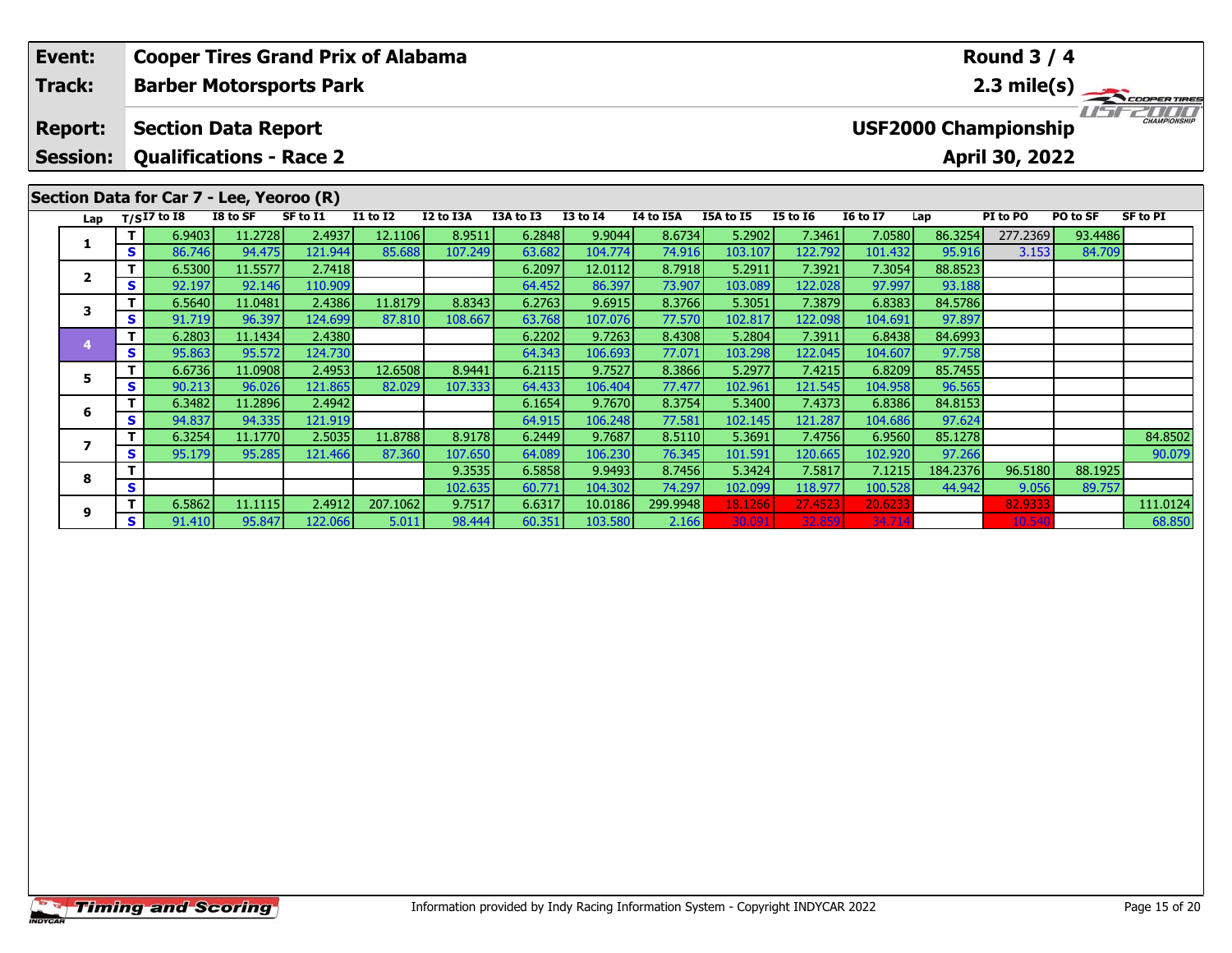|  | Event:                            |          | <b>Cooper Tires Grand Prix of Alabama</b>                    |          |          |                 |           |           |                                                                        |           |           |                 |                 |          | <b>Round 3 / 4</b> |          |                 |
|--|-----------------------------------|----------|--------------------------------------------------------------|----------|----------|-----------------|-----------|-----------|------------------------------------------------------------------------|-----------|-----------|-----------------|-----------------|----------|--------------------|----------|-----------------|
|  | Track:                            |          | <b>Barber Motorsports Park</b>                               |          |          |                 |           |           |                                                                        |           |           |                 |                 |          |                    |          |                 |
|  | <b>Report:</b><br><b>Session:</b> |          | <b>Section Data Report</b><br><b>Qualifications - Race 2</b> |          |          |                 |           |           | $2.3 \text{ mile(s)}$<br><b>USF2000 Championship</b><br>April 30, 2022 |           |           |                 |                 |          |                    |          |                 |
|  |                                   |          | Section Data for Car 8 - Dyszelski, Danny (R)                |          |          |                 |           |           |                                                                        |           |           |                 |                 |          |                    |          |                 |
|  | Lap                               |          | $T/SI7$ to $I8$                                              | I8 to SF | SF to I1 | <b>I1 to I2</b> | I2 to I3A | I3A to I3 | <b>I3 to I4</b>                                                        | I4 to I5A | I5A to I5 | <b>I5 to 16</b> | <b>16 to 17</b> | Lap      | PI to PO           | PO to SF | <b>SF to PI</b> |
|  | 1                                 | T.       | 6.9796                                                       | 12.3479  | 3.0623   | 13.1132         | 9.1684    | 6.2606    | 9.8247                                                                 | 8.4551    | 5.2356    | 7.3857          | 6.9264          | 88.7595  | 275.3354           | 94.6516  |                 |
|  |                                   | S        | 86.258                                                       | 86.249   | 99.301   | 79.136          | 104.707   | 63.928    | 105.624                                                                | 76.850    | 104.182   | 122.134         | 103.359         | 93.286   | 3.175              | 83.632   |                 |
|  |                                   | T.       | 6.4641                                                       | 10.9546  | 2.4665   | 11.7354         | 8.8432    | 6.1869    | 9.7444                                                                 | 8.4109    | 5.2571    | 7.3839          | 6.9364          | 84.3834  |                    |          |                 |
|  | $\mathbf{2}$                      | S.       | 93.137                                                       | 97.219   | 123.288  | 88.427          | 108.558   | 64.689    | 106.495                                                                | 77.254    | 103.756   | 122.164         | 103.210         | 98.124   |                    |          |                 |
|  |                                   | T.       | 6.3813                                                       | 10.8308  | 2.4232   | 11.5653         | 8.7935    | 6.1267    | 9.7026                                                                 | 8.3503    | 5.2176    | 7.3565          | 6.8011          | 83.5489  |                    |          |                 |
|  | 3<br>4                            | <b>S</b> | 94.345                                                       | 98.331   | 125.491  | 89.728          | 109.172   | 65.325    | 106.954                                                                | 77.814    | 104.541   | 122.619         | 105.264         | 99.104   |                    |          |                 |
|  |                                   |          | 6.3464                                                       | 10.8679  | 2.4054   | 11.6339         | 8.7395    | 6.0510    | 9.6954                                                                 | 8.3579    | 5.1920    | 7.3251          | 6.8648          | 83.4793  |                    |          | 87.6310         |
|  |                                   | S        | 94.864                                                       | 97.995   | 126.420  | 89.199          | 109.846   | 66.142    | 107.033                                                                | 77.744    | 105.057   | 123.144         | 104.287         | 99.186   |                    |          | 87.220          |
|  | 5.                                | T        |                                                              |          |          |                 | 9.7910    | 6.6756    | 10.5278                                                                | 8.6405    | 5.3739    | 8.1211          | 7.0563          | 200.4398 | 108.1096           | 88.7598  |                 |
|  |                                   | S        |                                                              |          |          |                 | 98.049    | 59.954    | 98.570                                                                 | 75.201    | 101.501   | 111.074         | 101.457         | 41.309   | 8.085              | 89.183   |                 |
|  |                                   | т        | 6.7389                                                       | 11.0567  | 2.4754   | 11.7498         | 8.8626    | 6.0704    | 9.7585                                                                 | 8.3358    | 5.2641    | 7.3841          | 6.7552          | 84.4515  |                    |          |                 |
|  |                                   | S        | 89.339                                                       | 96.322   | 122.845  | 88.319          | 108.320   | 65.931    | 106.341                                                                | 77.950    | 103.618   | 122.161         | 105.979         | 98.044   |                    |          |                 |
|  | 6<br>$\mathbf{z}$<br>8<br>9       | T.       | 6.4892                                                       | 10.9180  | 2.4388   | 11.4814         | 8.7978    | 6.0741    | 9.7853                                                                 | 8.4600    | 5.2596    | 7.4093          | 6.7337          | 83.8472  |                    |          |                 |
|  |                                   | S.       | 92.777                                                       | 97.545   | 124.689  | 90.383          | 109.118   | 65.891    | 106.050                                                                | 76.805    | 103.706   | 121.745         | 106.317         | 98.751   |                    |          |                 |
|  |                                   | T        | 6.5375                                                       | 13.2176  | 3.0334   | 13.689          | 9.9247    | 6.6784    | 10.5473                                                                | 8.8329    | 5.4062    | 8.7649          | 7.6839          | 836.5186 | 274.9564           | 90.2058  | 110.0636        |
|  |                                   | S        | 92.091                                                       | 80.574   | 100.248  | 75.80           | 96.728    | 59.929    | 98.388                                                                 | 73.563    | 100.894   | 102.916         | 93.170          | 9.898    | 3.179              | 87.754   | 69.443          |
|  |                                   | T.       | 6.6930                                                       | 11.0396  | 2.4656   | 11.5621         | 8.8539    | 6.1331    | 9.5953                                                                 | 8.3118    | 5.1983    | 7.2974          | 6.7924          | 83.9425  |                    |          |                 |
|  |                                   | S        | 89.952                                                       | 96.471   | 123.333  | 89.752          | 108.427   | 65.257    | 108.150                                                                | 78.175    | 104.929   | 123.612         | 105.399         | 98.639   |                    |          |                 |
|  |                                   | т        | 6.4813                                                       | 10.8134  | 2.4131   | 11.6176         | 8.7837    | 6.1536    | 9.6320                                                                 | 8.3643    | 5.1788    | 7.3530          | 6.7740          | 83.5648  |                    |          | 88.7828         |
|  | 10                                | S.       | 92.890                                                       | 98.489   | 126.017  | 89.324          | 109.293   | 65.040    | 107.737                                                                | 77.684    | 105.325   | 122.677         | 105.685         | 99.085   |                    |          | 86.089          |

**T S** 1 **S** 1 **S** 13.141

**11**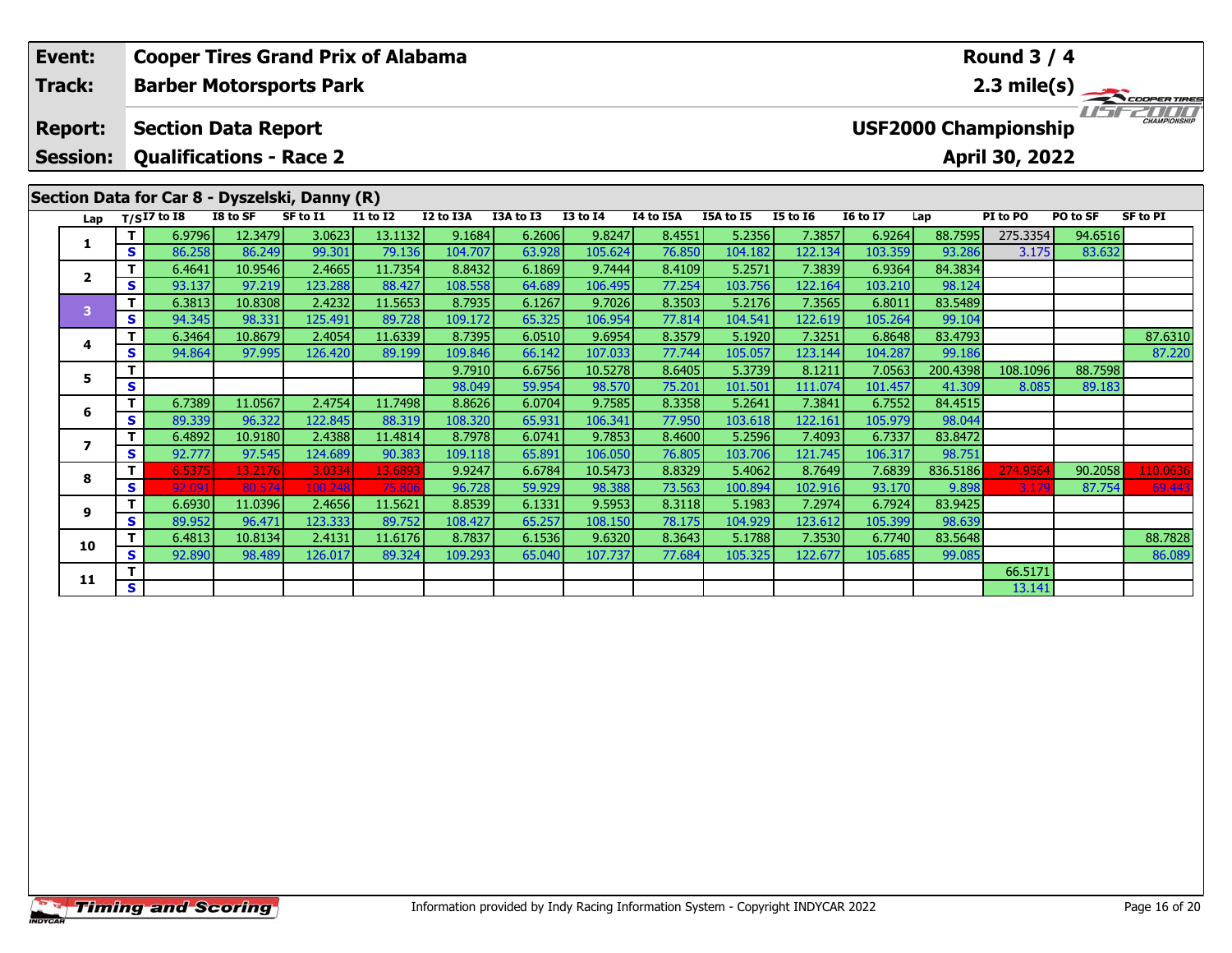| Event:                            |          | <b>Cooper Tires Grand Prix of Alabama</b>                    |          |          |                 |           |           |                 | <b>Round 3 / 4</b> |           |                                                               |                 |          |          |          |                 |  |  |  |  |
|-----------------------------------|----------|--------------------------------------------------------------|----------|----------|-----------------|-----------|-----------|-----------------|--------------------|-----------|---------------------------------------------------------------|-----------------|----------|----------|----------|-----------------|--|--|--|--|
| Track:                            |          | <b>Barber Motorsports Park</b>                               |          |          |                 |           |           |                 |                    |           |                                                               |                 |          |          |          | 2.3 mile(s)     |  |  |  |  |
| <b>Report:</b><br><b>Session:</b> |          | <b>Section Data Report</b><br><b>Qualifications - Race 2</b> |          |          |                 |           |           |                 |                    |           | CHAMPIONSHIP<br><b>USF2000 Championship</b><br>April 30, 2022 |                 |          |          |          |                 |  |  |  |  |
|                                   |          | Section Data for Car 9 - Garciarce, Jorge (R)                |          |          |                 |           |           |                 |                    |           |                                                               |                 |          |          |          |                 |  |  |  |  |
| Lap                               |          | $T/SI7$ to I8                                                | I8 to SF | SF to I1 | <b>I1 to I2</b> | I2 to I3A | I3A to I3 | <b>I3 to 14</b> | I4 to I5A          | I5A to I5 | <b>I5 to 16</b>                                               | <b>I6 to I7</b> | Lap      | PI to PO | PO to SF | <b>SF to PI</b> |  |  |  |  |
| 1                                 | T.       | 6.9242                                                       | 11.4333  | 2.6017   | 12.2344         | 8.8617    | 6.3719    | 9.7895          | 8.4825             | 5.2070    | 7.2946                                                        | 7.0414          | 86.2422  | 275.0358 | 93.5985  |                 |  |  |  |  |
|                                   | S.       | 86.948                                                       | 93.149   | 116.882  | 84.820          | 108.331   | 62.811    | 106.004         | 76.602             | 104.754   | 123.659                                                       | 101.671         | 96.009   | 3.178    | 84.573   |                 |  |  |  |  |
| $\overline{2}$                    |          | 6.5936                                                       | 11.0219  | 2.4612   | 11.8493         | 8.8040    | 6.1925    | 9.7696          | 8.4061             | 5.2028    | 7.3147                                                        | 6.8438          | 84.4595  |          |          |                 |  |  |  |  |
|                                   | S.       | 91.308                                                       | 96.626   | 123.554  | 87.577          | 109.041   | 64.631    | 106.220         | 77.298             | 104.839   | 123.320                                                       | 104.607         | 98.035   |          |          |                 |  |  |  |  |
| 3                                 |          | 6.3895                                                       | 11.0023  | 2.4437   | 11.6460         | 8.7464    | 6.0775    | 9.7204          | 8.2634             | 5.1847    | 7.2863                                                        | 6.7652          | 83.5254  |          |          |                 |  |  |  |  |
|                                   | <b>S</b> | 94.224                                                       | 96.798   | 124.439  | 89.106          | 109.759   | 65.854    | 106.758         | 78.633             | 105.205   | 123.800                                                       | 105.822         | 99.132   |          |          |                 |  |  |  |  |
| 4                                 |          | 6.3488                                                       | 10.9465  | 2.4263   | 225.5741        |           | 6.0917    | 9.6988          | 8.3476             | 5.1732    | 7.3248                                                        | 6.9999          | 83.7718  |          |          | 84.4864         |  |  |  |  |
|                                   | S.       | 94.828                                                       | 97.291   | 125.331  | 4.600           |           | 65.700    | 106.995         | 77.839             | 105.439   | 123.149                                                       | 102.274         | 98.840   |          |          | 90.466          |  |  |  |  |
| 5.                                |          |                                                              |          |          |                 | 9.5499    | 7.0153    | 10.2635         | 9.0229             | 5.3870    | 7.9318                                                        | 7.4858          | 218.1801 | 127.6414 | 90.7073  |                 |  |  |  |  |
|                                   | S        |                                                              |          |          |                 | 100.525   | 57.051    | 101.109         | 72.014             | 101.254   | 113.725                                                       | 95.636          | 37.950   | 6.848    | 87.269   |                 |  |  |  |  |
| 6                                 | т        | 6.8935                                                       | 11.2850  | 2.5431   | 12.0833         | 8.8277    | 6.2591    | 9.7843          | 8.3572             | 5.2355    | 7.3495                                                        | 6.9113          | 85.5295  |          |          |                 |  |  |  |  |
|                                   | <b>S</b> | 87.335                                                       | 94.373   | 119.575  | 85.881          | 108.749   | 63.943    | 106.060         | 77.750             | 104.184   | 122.736                                                       | 103.585         | 96.809   |          |          |                 |  |  |  |  |
| $\overline{\phantom{a}}$          | т        | 6.4419                                                       | 11.1285  | 2.4678   | 11.6294         | 8.8085    | 6.1781    | 9.6945          | 8.3053             | 5.2213    | 7.3428                                                        | 6.7962          | 84.0143  |          |          |                 |  |  |  |  |
|                                   | S.       | 93.458                                                       | 95.700   | 123.223  | 89.233          | 108.986   | 64.782    | 107.043         | 78.236             | 104.467   | 122.848                                                       | 105.340         | 98.555   |          |          |                 |  |  |  |  |
| 8                                 | т        | 6.3799                                                       | 10.9245  | 2.4472   | 11.5550         | 8.7964    | 6.0942    | 9.6725          | 8.2802             | 5.1972    | 7.3311                                                        | 6.7732          | 83.4514  |          |          |                 |  |  |  |  |
|                                   | S.       | 94.366                                                       | 97.487   | 124.261  | 89.808          | 109.136   | 65.673    | 107.286         | 78.473             | 104.952   | 123.044                                                       | 105.697         | 99.219   |          |          |                 |  |  |  |  |
| 9                                 | т        | 6.3678                                                       | 10.9870  | 3.1129   | 17.9536         | 9.5007    | 6.9255    | 10.6447         | 9.0270             | 5.6055    | 9.5843                                                        | 7.2340          | 736.5968 | 379.407  | 90.4419  | 121.0019        |  |  |  |  |
|                                   | S.       | 94.545                                                       | 96.933   | 97.68    |                 | 101.045   | 57.790    | 97.488          | 71.981             | 97.307    | 94.117                                                        | 98.964          | 11.241   | 2.304    | 87.525   | 63.166          |  |  |  |  |
| 10                                |          | 6.5617                                                       | 11.1032  | 2.4680   | 11.6413         | 8.8066    | 6.1846    | 9.6582          | 8.3241             | 5.2022    | 7.3085                                                        | 6.8264          | 84.0848  |          |          |                 |  |  |  |  |
|                                   | S.       | 91.751                                                       | 95.918   | 123.213  | 89.142          | 109.009   | 64.714    | 107.445         | 78.059             | 104.851   | 123.424                                                       | 104.874         | 98.472   |          |          |                 |  |  |  |  |

**<sup>T</sup>** 6.4032 10.9483 2.4241 11.5709 8.7460 7.5966 23.1845 14.3192 17.1609 27.2219 22.6661 152.2417 165.1411 **<sup>S</sup>** 94.023 97.275 125.445 89.684 109.764 52.685 44.760 45.378 31.785 33.137 31.585 54.387 46.283

46.283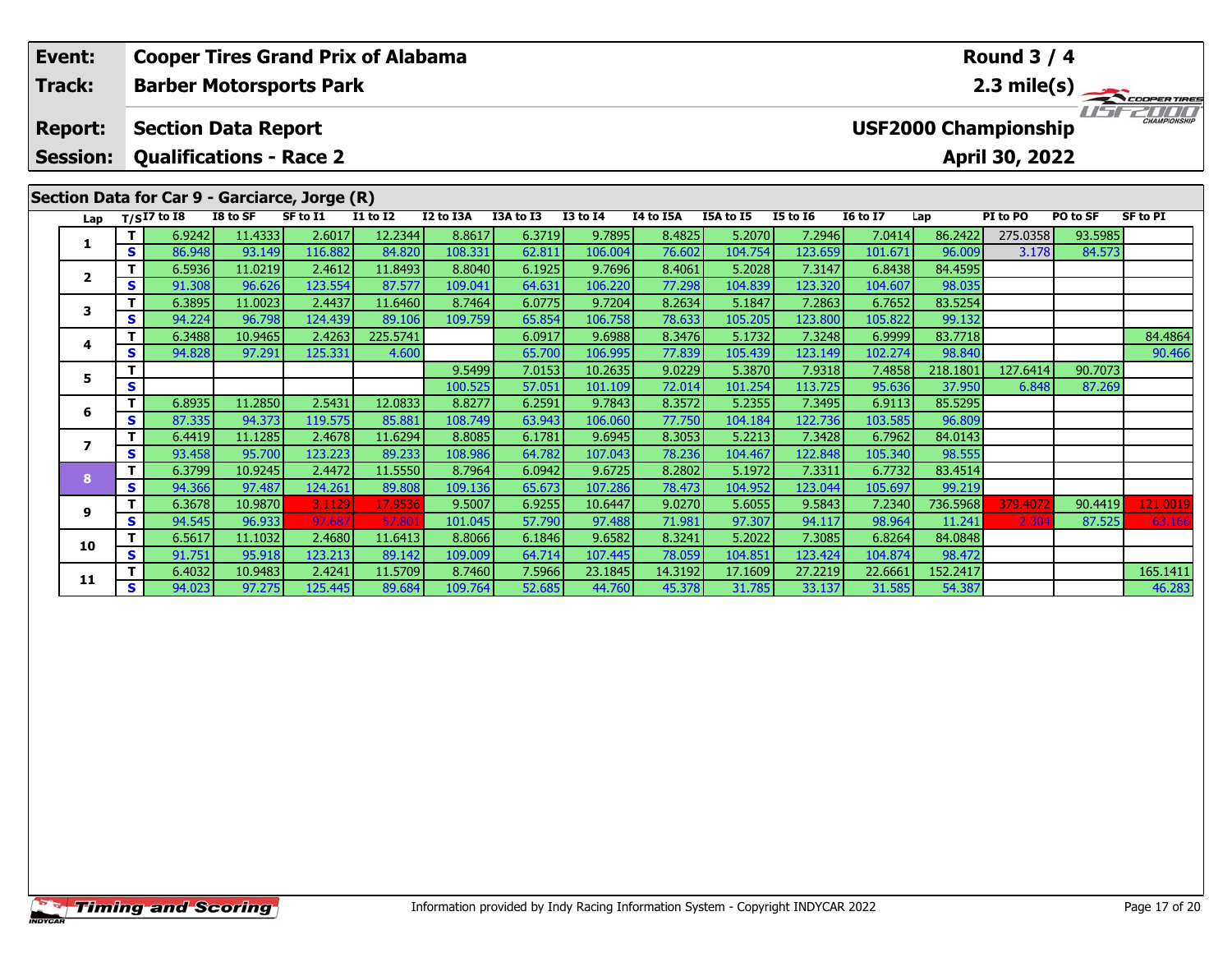|  | Event:          |              |                                |                   | <b>Cooper Tires Grand Prix of Alabama</b>    |                   | <b>Round 3 / 4</b> |                  |                   |                  |                   |                   |                                                   |                   |                  |          |                 |  |  |  |
|--|-----------------|--------------|--------------------------------|-------------------|----------------------------------------------|-------------------|--------------------|------------------|-------------------|------------------|-------------------|-------------------|---------------------------------------------------|-------------------|------------------|----------|-----------------|--|--|--|
|  | Track:          |              |                                |                   | <b>Barber Motorsports Park</b>               |                   |                    |                  |                   |                  |                   |                   |                                                   |                   |                  |          | 2.3 mile(s)     |  |  |  |
|  | <b>Report:</b>  |              | <b>Section Data Report</b>     |                   |                                              |                   |                    |                  |                   |                  |                   |                   | <b>CHAMPIONSHI</b><br><b>USF2000 Championship</b> |                   |                  |          |                 |  |  |  |
|  | <b>Session:</b> |              | <b>Qualifications - Race 2</b> |                   |                                              |                   |                    |                  |                   |                  |                   |                   |                                                   |                   | April 30, 2022   |          |                 |  |  |  |
|  |                 |              |                                |                   | Section Data for Car 90 - Douglas, Jacob (R) |                   |                    |                  |                   |                  |                   |                   |                                                   |                   |                  |          |                 |  |  |  |
|  | Lap             |              | $T/SI7$ to I8                  | I8 to SF          | SF to I1                                     | <b>I1 to I2</b>   | I2 to I3A          | I3A to I3        | $13$ to $14$      | I4 to I5A        | I5A to I5         | <b>I5 to 16</b>   | <b>I6 to I7</b>                                   | Lap               | PI to PO         | PO to SF | <b>SF to PI</b> |  |  |  |
|  | 1               | $\mathbf{T}$ | 6.7096                         | 11.2389           | 2.5065                                       | 11.7914           | 8.8423             | 6.2609           | 9.8222            | 8.4821           | 5.2340            | 7.3143            | 7.0117                                            | 85.2139           | 301.8584         | 92.0013  |                 |  |  |  |
|  |                 | $\mathbf{s}$ | 89.729                         | 94.760            | 121.321                                      | 88.007            | 108.569            | 63.925           | 105.651           | 76.605           | 104.214           | 123.326           | 102.102                                           | 97.167            | 2.896            | 86.041   |                 |  |  |  |
|  | $\mathbf{2}$    | т            | 6.5040                         | 11.0314           | 2.4618                                       | 11.6688           | 8.8124             | 6.1596           | 9.7937            | 8.4447           | 5.2164            | 7.3267            | 6.7417                                            | 84.1612           |                  |          |                 |  |  |  |
|  |                 | S            | 92.565                         | 96.543            | 123.524                                      | 88.932            | 108.937            | 64.976           | 105.959           | 76.944           | 104.565           | 123.118           | 106.191                                           | 98.383            |                  |          |                 |  |  |  |
|  | 3               | т            | 6.4115                         | 10.8364           | 2.4240                                       | 11.6012           | 8.7647             | 6.0790           | 9.7070            | 8.4148           | 5.1968            | 7.2942            | 6.6428                                            | 83.3724<br>99.313 |                  |          |                 |  |  |  |
|  |                 | S<br>T.      | 93.901<br>6.5636               | 98.280<br>10.7920 | 125.450<br>2.4144                            | 89.450<br>11.5633 | 109.530<br>8.7316  | 65.838<br>6.2352 | 106.905<br>9.6910 | 77.218<br>8.2858 | 104.960<br>5.1807 | 123.666<br>7.2822 | 107.772<br>6.6364                                 | 83.3762           |                  |          |                 |  |  |  |
|  | 4               | S            | 91.725                         | 98.684            | 125.949                                      | 89.743            | 109.945            | 64.188           | 107.082           | 78.420           | 105.286           | 123.870           | 107.876                                           | 99.309            |                  |          |                 |  |  |  |
|  | 5               | T            | 6.4189                         | 10.7879           | 2.4159                                       | 11.5592           | 8.8209             | 6.1480           | 9.6809            | 8.2521           | 5.1843            | 7.3222            | 6.7029                                            | 83.2932           |                  |          |                 |  |  |  |
|  |                 | $\mathbf{s}$ | 93.793                         | 98.722            | 125.871                                      | 89.775            | 108.832            | 65.099           | 107.193           | 78.740           | 105.213           | 123.193           | 106.806                                           | 99.408            |                  |          |                 |  |  |  |
|  |                 | T.           | 6.3554                         | 10.8441           | 2.4478                                       | 11.5445           | 8.7444             | 6.0909           | 9.7213            | 8.2044           | 5.2111            | 7.3011            | 6.6272                                            | 83.0922           |                  |          |                 |  |  |  |
|  | 6               | $\mathbf{s}$ | 94.730                         | 98.210            | 124.230                                      | 89.889            | 109.785            | 65.709           | 106.748           | 79.198           | 104.672           | 123.549           | 108.026                                           | 99.648            |                  |          |                 |  |  |  |
|  | $\overline{ }$  | T            | 6.3816                         | 10.9379           | 2.4452                                       | 11.4589           | 8.7982             | 6.0698           | 9.7141            | 8.2595           | 5.2384            | 7.3619            | 6.7456                                            | 83.4111           |                  |          |                 |  |  |  |
|  |                 | $\mathbf{s}$ | 94.341                         | 97.368            | 124.362                                      | 90.561            | 109.113            | 65.937           | 106.827           | 78.670           | 104.126           | 122.529           | 106.130                                           | 99.267            |                  |          |                 |  |  |  |
|  | 8               | $\mathbf{T}$ | 6.4065                         | 10.7484           | 2.4239                                       | 11.5531           | 8.7843             | 6.0555           | 9.6570            | 8.1982           | 5.1853            | 7.3051            | 6.6833                                            | 83.0006           |                  |          | 83.7969         |  |  |  |
|  |                 | $\mathbf{s}$ | 93.974                         | 99.085            | 125.455                                      | 89.822            | 109.286            | 66.093           | 107.459           | 79.258           | 105.192           | 123.482           | 107.119                                           | 99.758            |                  |          | 91.211          |  |  |  |
|  | 9               | T            |                                |                   |                                              |                   | 9.0590             | 6.4681           | 9.9508            | 8.6629           | 5.2522            | 7.5475            | 7.0124                                            | 391.5537          | 124.3866         | 88.6629  |                 |  |  |  |
|  |                 | $\mathbf{s}$ |                                |                   |                                              |                   | 105.972            | 61.877           | 104.286           | 75.006           | 103.853           | 119.516           | 102.092                                           | 21.147            | 7.02             | 89.281   |                 |  |  |  |
|  | 10              | $\mathbf{T}$ | 6.4173                         | 10.8421           | 2.4756                                       | 13.657            | 9.1104             | 6.4301           | 10.8519           | 8.8822           | 5.3450            | 8.0314            | 6.9469                                            | 482.0805          | 275.8003<br>3.16 | 86.8471  | 119.5055        |  |  |  |
|  |                 | S<br>т       | 93.816<br>6.4691               | 98.228<br>10.8627 | 122.83<br>2.4282                             | 75.98<br>11.7038  | 105.374<br>8.7829  | 62.243<br>6.1663 | 95.626<br>9.6335  | 73.154<br>8.3016 | 102.049<br>5.2283 | 112.315<br>7.3143 | 103.054<br>6.7503                                 | 17.176<br>83.6410 |                  | 91.148   | 63.95           |  |  |  |
|  | 11              | $\mathbf{s}$ | 93.065                         | 98.042            | 125.233                                      | 88.666            | 109.303            | 64.906           | 107.721           | 78.271           | 104.327           | 123.326           | 106.056                                           | 98.995            |                  |          |                 |  |  |  |
|  |                 | $\mathbf T$  | 6.3983                         | 10.8667           | 2.4154                                       | 11.4720           | 8.7583             | 6.1196           | 9.6507            | 8.6617           | 5.2388            | 7.4388            | 6.9616                                            | 83.9819           |                  |          | 86.7252         |  |  |  |
|  | 12              | S            | 94.095                         | 98.006            | 125.897                                      | 90.457            | 109.610            | 65.401           | 107.529           | 75.017           | 104.118           | 121.262           | 102.837                                           | 98.593            |                  |          | 88.131          |  |  |  |
|  |                 | т            |                                |                   |                                              |                   |                    |                  |                   |                  |                   |                   |                                                   |                   | 63.0849          |          |                 |  |  |  |
|  | 13              | S            |                                |                   |                                              |                   |                    |                  |                   |                  |                   |                   |                                                   |                   | 13.856           |          |                 |  |  |  |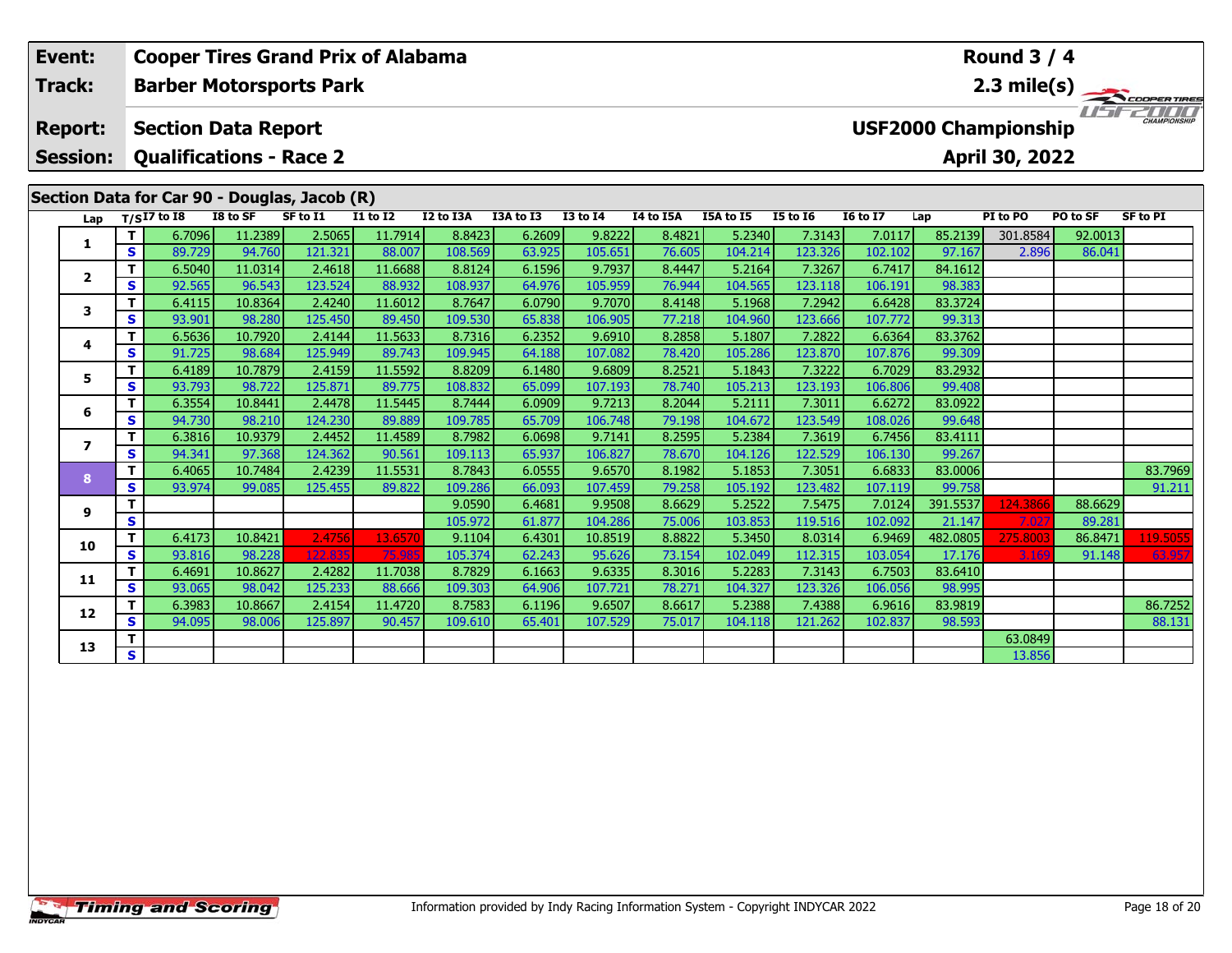|  | Event:          |        |                                         |                   |                                | <b>Cooper Tires Grand Prix of Alabama</b> |                   |                  | <b>Round 3 / 4</b> |                  |                   |                   |                                             |                     |                   |                   |                 |  |  |  |
|--|-----------------|--------|-----------------------------------------|-------------------|--------------------------------|-------------------------------------------|-------------------|------------------|--------------------|------------------|-------------------|-------------------|---------------------------------------------|---------------------|-------------------|-------------------|-----------------|--|--|--|
|  | Track:          |        |                                         |                   | <b>Barber Motorsports Park</b> |                                           |                   |                  |                    |                  |                   |                   |                                             |                     |                   |                   | 2.3 mile(s)     |  |  |  |
|  | <b>Report:</b>  |        | <b>Section Data Report</b>              |                   |                                |                                           |                   |                  |                    |                  |                   |                   | CHAMPIONSHIP<br><b>USF2000 Championship</b> |                     |                   |                   |                 |  |  |  |
|  | <b>Session:</b> |        |                                         |                   | <b>Qualifications - Race 2</b> |                                           |                   |                  |                    |                  |                   |                   |                                             |                     | April 30, 2022    |                   |                 |  |  |  |
|  |                 |        | Section Data for Car 92 - Frazer, Billy |                   |                                |                                           |                   |                  |                    |                  |                   |                   |                                             |                     |                   |                   |                 |  |  |  |
|  | Lap             |        | $T/SI7$ to I8                           | I8 to SF          | SF to I1                       | <b>I1 to I2</b>                           | I2 to I3A         | I3A to I3        | <b>I3 to I4</b>    | I4 to I5A        | I5A to I5         | <b>I5 to 16</b>   | <b>16 to 17</b>                             | Lap                 | PI to PO          | PO to SF          | <b>SF to PI</b> |  |  |  |
|  | 1               | т<br>S | 6.4044<br>94.005                        | 11.1239<br>95.740 | 2.4925<br>122.002              | 11.6364<br>89.179                         | 8.8285<br>108.739 | 6.2299<br>64.243 | 9.7139<br>106.829  | 8.2105<br>79.139 | 5.1988<br>104.919 | 7.2960<br>123.636 | 6.6884<br>107.037                           | 83.8232<br>98.779   | 295.1474<br>2.962 | 91.1071<br>86.886 |                 |  |  |  |
|  |                 | т      | 6.3945                                  | 11.0588           | 2.4294                         | 11.6616                                   | 8.7636            | 6.2301           | 10.7675            | 8.5797           | 5.1999            | 7.2963            | 6.6423                                      | 85.0237             |                   |                   |                 |  |  |  |
|  | $\mathbf{2}$    | S      | 94.151                                  | 96.303            | 125.171                        | 88.987                                    | 109.544           | 64.241           | 96.376             | 75.734           | 104.897           | 123.631           | 107.780                                     | 97.385              |                   |                   |                 |  |  |  |
|  |                 | T.     | 6.4127                                  | 10.7610           | 2.4088                         | 11.5342                                   | 8.7290            | 6.0761           | 9.5929             | 8.3083           | 5.2095            | 7.2908            | 6.5679                                      | 82.8912             |                   |                   |                 |  |  |  |
|  | 3               | S.     | 93.883                                  | 98.968            | 126.242                        | 89.970                                    | 109.978           | 65.869           | 108.177            | 78.208           | 104.704           | 123.724           | 109.001                                     | 99.890              |                   |                   |                 |  |  |  |
|  | 4               | т      | 6.4648                                  | 10.8068           | 2.4050                         | 11.5019                                   | 8.7373            | 6.1668           | 9.5984             | 8.3727           | 5.1769            | 7.2638            | 6.5891                                      | 83.0835             |                   |                   |                 |  |  |  |
|  |                 | S      | 93.127                                  | 98.549            | 126.441                        | 90.222                                    | 109.874           | 64.900           | 108.115            | 77.606           | 105.363           | 124.184           | 108.651                                     | 99.659              |                   |                   |                 |  |  |  |
|  | 5               | т      | 6.3953                                  | 10.7642           | 2.4065                         | 11.4303                                   | 8.8020            | 6.1883           | 9.6316             | 8.1440           | 5.1670            | 7.3192            | 6.5302                                      | 82.7786             |                   |                   |                 |  |  |  |
|  |                 | S      | 94.139                                  | 98.939            | 126.362                        | 90.787                                    | 109.066           | 64.675           | 107.742            | 79.785           | 105.565           | 123.244           | 109.630                                     | 100.026             |                   |                   |                 |  |  |  |
|  | 6               | т      | 6.4197                                  | 10.7160           | 2.4351                         | 182.0068                                  |                   | 6.1240           | 9.6552             | 8.1885           | 5.1809            | 7.3042            | 6.5809                                      | 82.7789             |                   |                   | 81.3806         |  |  |  |
|  |                 | S      | 93.781                                  | 99.384            | 124.878                        | 5.702                                     | 9.7937            | 65.354           | 107.479<br>10.2882 | 79.352<br>8.6664 | 105.282<br>5.3108 | 123.497           | 108.786                                     | 100.025<br>174.3162 | 87.1957           | 88.7567           | 93.919          |  |  |  |
|  | $\overline{ }$  | т<br>S |                                         |                   |                                |                                           | 98.022            | 6.7536<br>59.261 | 100.866            | 74.976           | 102.707           | 7.7808<br>115.932 | 6.9240<br>103.395                           | 47.500              | 10.024            | 89.187            |                 |  |  |  |
|  |                 | T      | 6.4108                                  | 10.9628           | 2.4466                         | 11.4249                                   | 8.7637            | 6.1673           | 9.5874             | 8.1334           | 5.2036            | 7.3007            | 6.5269                                      | 82.9281             |                   |                   |                 |  |  |  |
|  | 8               | S.     | 93.911                                  | 97.147            | 124.291                        | 90.830                                    | 109.543           | 64.895           | 108.239            | 79.889           | 104.823           | 123.556           | 109.686                                     | 99.846              |                   |                   |                 |  |  |  |
|  |                 | т      | 6.3158                                  | 10.7689           | 2.4061                         | 11.3236                                   | 8.8761            | 6.2285           | 9.7051             | 8.3389           | 5.2479            | 7.3707            | 6.5867                                      | 297.3277            | 127.0347          | 83.2876           | 87.0958         |  |  |  |
|  | 9               | S      | 95.324                                  | 98.896            | 126.383                        | 91.643                                    | 108.156           | 64.257           | 106.926            | 77.921           | 103.938           | 122.383           | 108.690                                     | 27.848              | 6.88              | 95.043            | 87.756          |  |  |  |
|  | 10              | т      | 6.3581                                  | 10.8170           | 2.4290                         | 11.3741                                   | 8.9022            | 6.3525           | 11.0282            | 8.6770           | 5.2617            | 8.1290            | 6.8039                                      | 487.9176            | 302.491           | 86.6399           | 98.8093         |  |  |  |
|  |                 | S      | 94.690                                  | 98.456            | 125.192                        | 91.236                                    | 107.839           | 63.003           | 94.098             | 74.884           | 103.665           | 110.966           | 105.220                                     | 16.970              | 2 89              | 91.366            | 77.353          |  |  |  |
|  | 11              | T      | 6.4535                                  | 10.7449           | 2.4138                         |                                           |                   | 6.0970           | 9.5579             | 8.2419           | 5.2018            | 7.2980            | 6.4892                                      | 82.6989             |                   |                   |                 |  |  |  |
|  |                 | S.     | 93.290                                  | 99.117            | 125.980                        |                                           |                   | 65.643           | 108.573            | 78.838           | 104.859           | 123.602           | 110.323                                     | 100.122             |                   |                   |                 |  |  |  |
|  | 12              |        | 6.2730                                  | 10.8424           | 2.3981                         |                                           |                   | 6.1290           | 9.5531             |                  |                   | 9.3721            | 7.5278                                      | 95.6114             |                   |                   | 99.2167         |  |  |  |
|  |                 | S      | 95.974                                  | 98.225            | 126.805                        |                                           |                   | 65.301           | 108.627            |                  |                   | 96.248            | 95.102                                      | 86.601              |                   |                   | 77.035          |  |  |  |

**T S** 1 **S** 1 **S** 1 **S** 231

**13**

Г